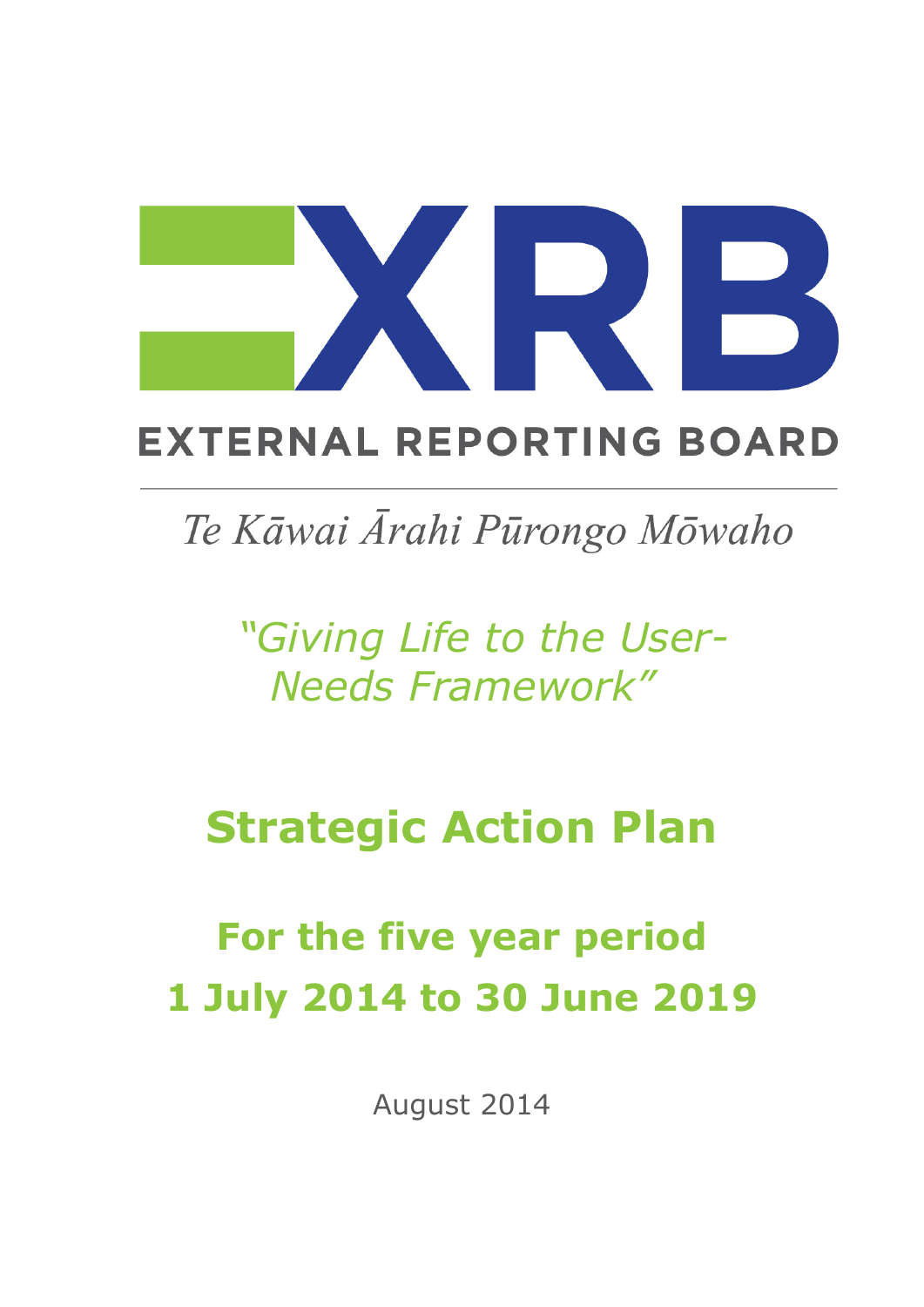© Crown Copyright External Reporting Board PO Box 11250 Manners St Central, Wellington 6142 New Zealand [http://www.xrb.govt.nz](http://www.xrb.govt.nz/)

**Permission to reproduce:** The copyright owner authorises reproduction of this work, in whole or in part, so long as no charge is made for the supply of copies, and the integrity and attribution of the work as a publication of the External Reporting Board is not interfered with in any way.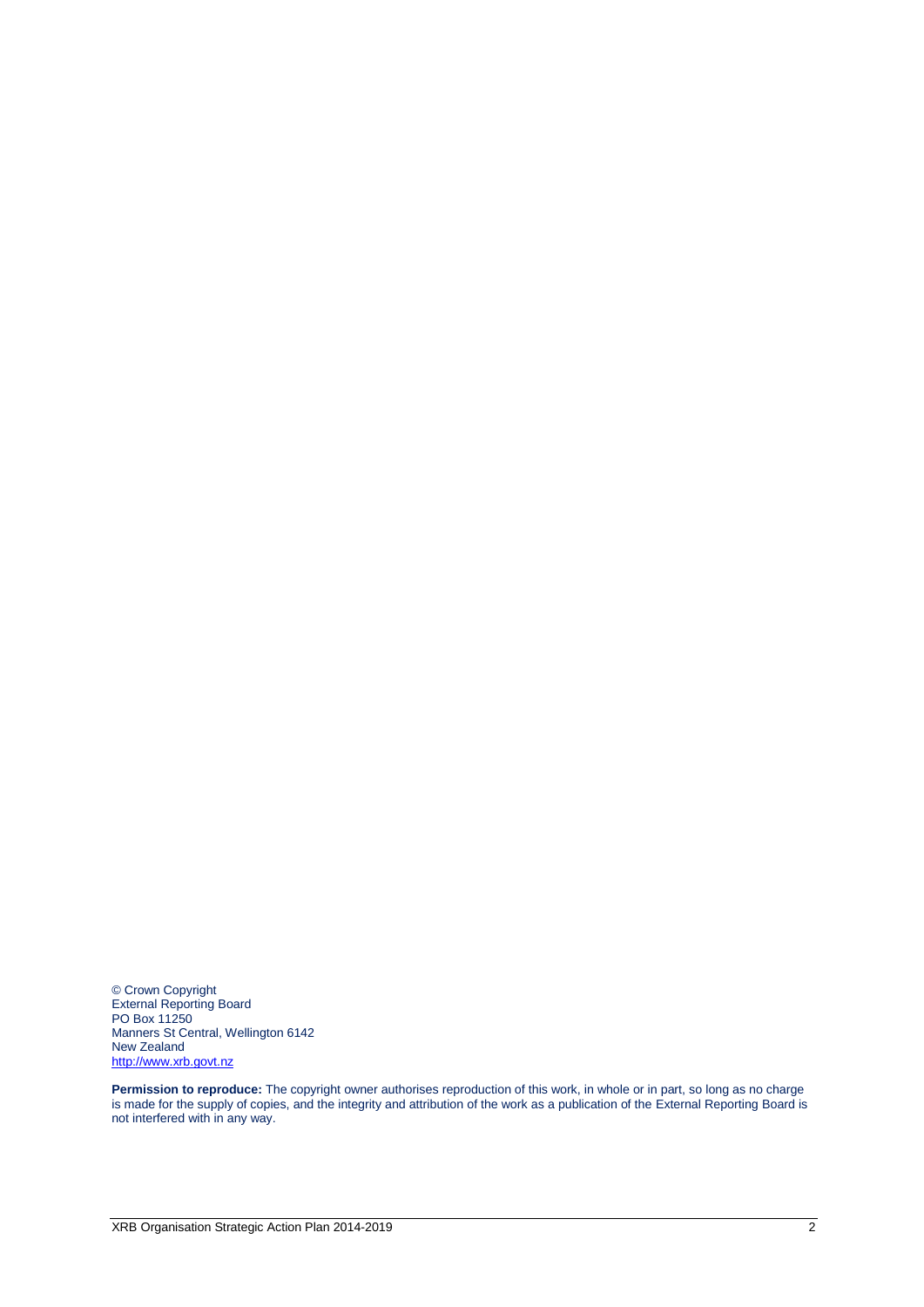## **Contents**

|                                      | Page |
|--------------------------------------|------|
| 1. Introduction                      | 4    |
| 2. Business as Usual Activities      |      |
| 3. New Specific Strategic Activities | 12   |
| 4. Ownership Strategic Actions       | 32   |
| 5. Strategic Action Plan Summary     | 33   |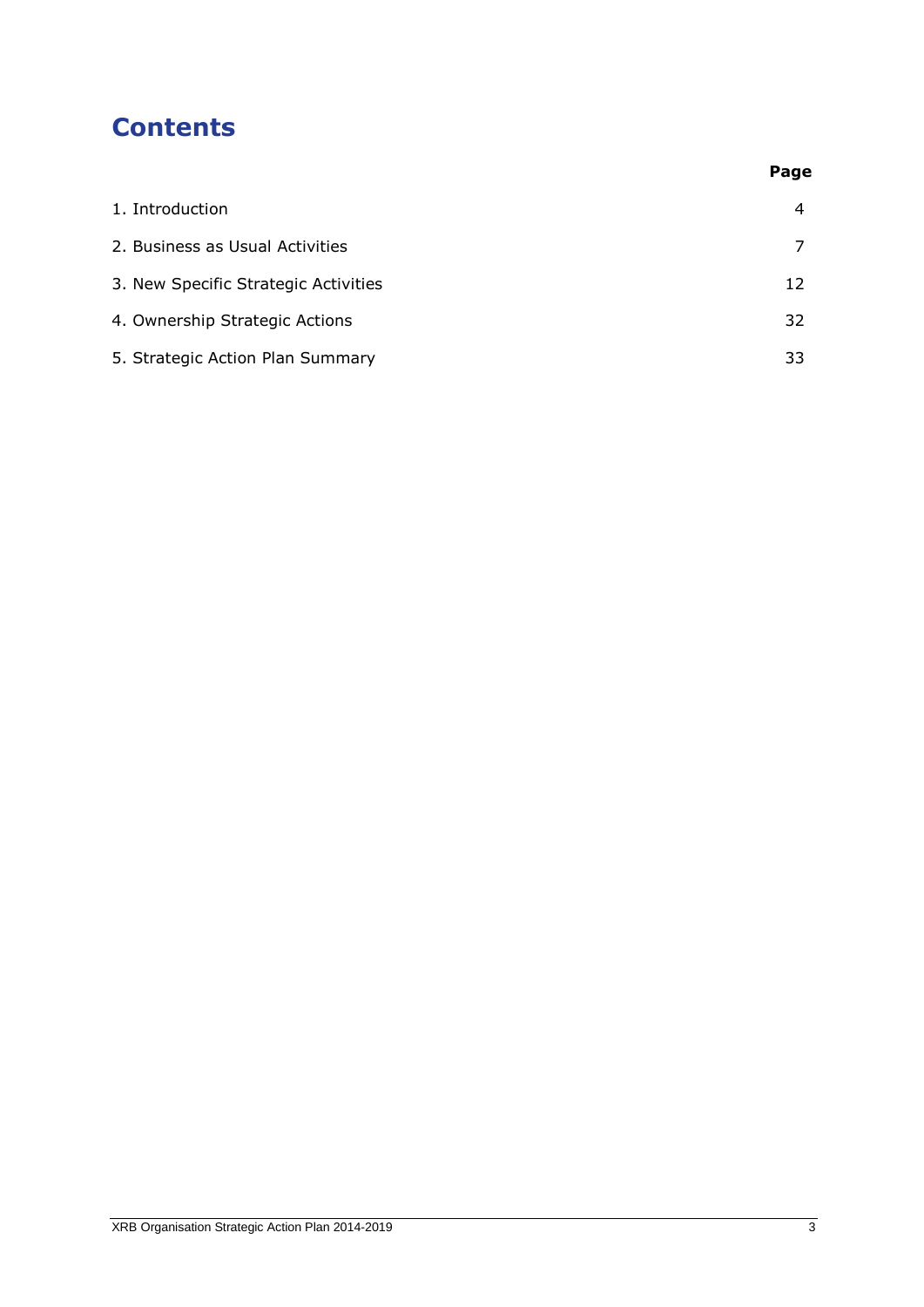## **1. Introduction**

#### **1.1 XRB Strategic Plan**

In April 2014 the External Reporting Board (XRB) published its Strategic Plan for the five year period 1 July 2014 to 30 June 2019 entitled "Giving Life to the User-Needs Framework".<sup>1</sup>

The Strategic Plan establishes the strategic priorities for the XRB Organisation for the next 5 years. It comprises an overarching strategy and five specific strategies which are summarised as follows:

#### *Overarching Strategy*

Maintain the existing financial reporting strategic approach comprising accounting and auditing & assurance standards that are converged with international standards and (where appropriate) harmonised with Australian standards. In the case of accounting standards this is set within the established multi-standards, multi-tier accounting framework.

#### *Specific Strategy 1: Maintain and Enhance Existing Standards*

Establish a period of relative standards stability during which the existing suites of standards are maintained to reflect changes to international standards and, where necessary, enhanced to address any deficiencies or gaps that are critical to user-needs and the quality of financial reporting.

#### *Specific Strategy 2: Undertake User-Needs Research*

Undertake deliberate, organised research into the financial and non-financial information needs of the various users of our standards as a basis for considering enhancements to the financial reporting framework or specific standards in the future, and to help inform efforts to influence the work of the international standard setting boards.

#### *Specific Strategy 3: Influence the International Boards*

Support the XRB Board's international convergence strategy by actively seeking to influence the agenda and standards development work of the international standard setting boards based on two broad (and interconnected) approaches: relationships and participation.

#### *Specific Strategy 4: Enhance Constituency Engagement and Support*

Continue to develop standards in a collaborative manner with the constituency and to this end:

 establish approaches to further enhance the level and quality of constituency engagement;

<sup>&</sup>lt;sup>1</sup> A copy of the Strategic Plan is available at: [http://www.xrb.govt.nz/Site/about\\_us/Accountability\\_Documents.aspx](http://www.xrb.govt.nz/Site/about_us/Accountability_Documents.aspx)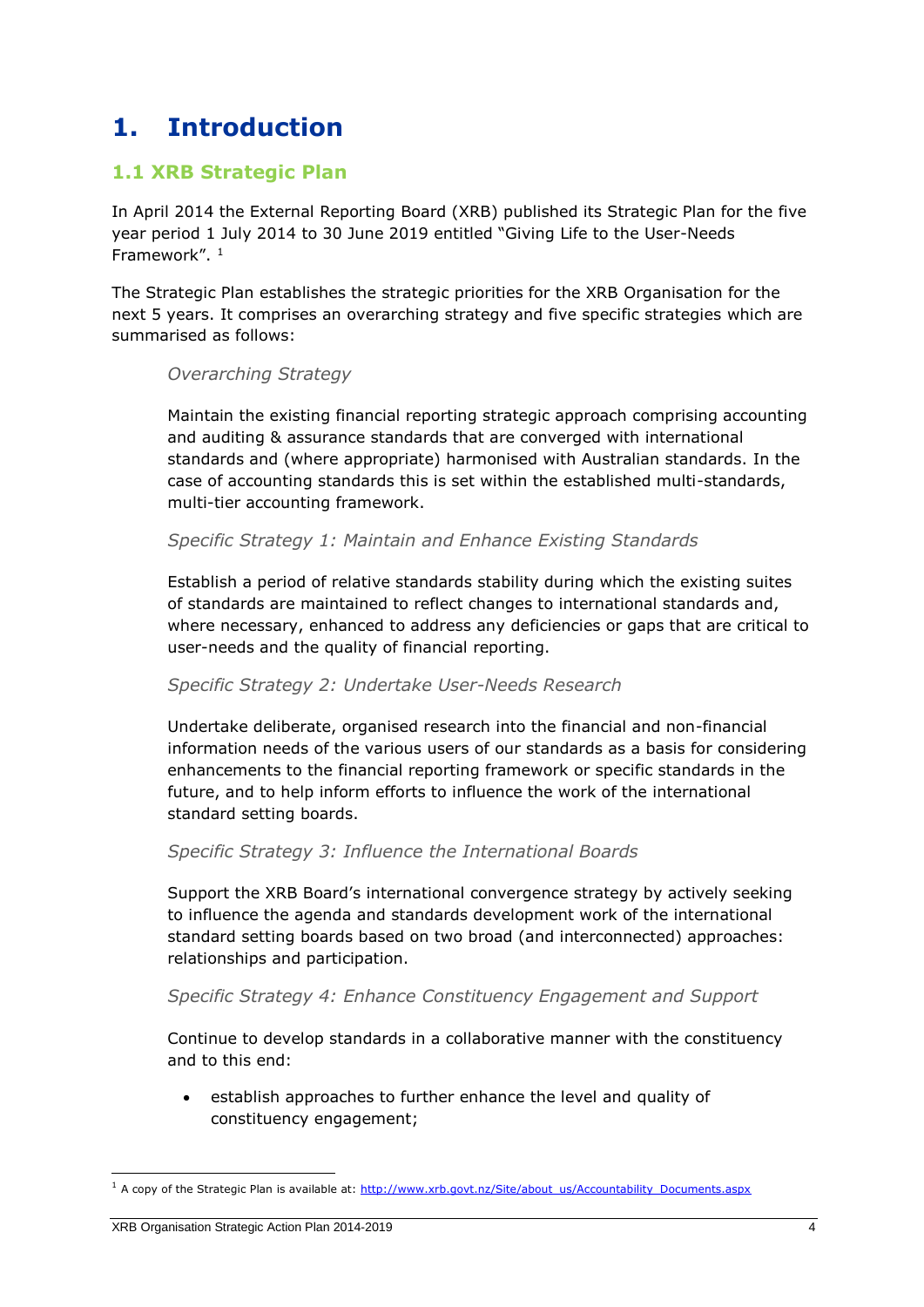- increase the organisation's involvement in education activities that help the constituency better understand the role, purpose and requirements of our standards;
- actively facilitate other relevant organisations to provide appropriate training and professional development activities relating to financial reporting; and
- actively work with other agencies to ensure the linkages between the work of relevant agencies in the financial reporting area is identified and gaps addressed.

#### *Specific Strategy 5: Maintain Capability within a Financially Prudent Organisation*

Maintain a high performance culture commensurate with achieving the XRB's outcome goals, while operating in a financially prudent manner and maintaining the level of capability needed to deliver the outputs required.

#### **1.2 Strategic Action Plan**

The Strategic Plan establishes the overarching strategic direction for the XRB Organisation. That strategic direction will be given effect by the specific actions of the XRB Board, its two standard setting sub-boards – the New Zealand Accounting Standards Board (NZASB) and the New Zealand Auditing and Assurance Standards Board (NZAuASB), and the staff team. Those proposed actions are outlined in "Strategic Action Plans" established by each of the three boards, which have then been combined into this document.

Accordingly, this Strategic Action Plan outlines the specific actions that the XRB Organisation intends to take in the 2014/15 financial year and subsequent years to give effect to the overarching strategic plan.

It is intended to update and revise this Strategic Action Plan annually during the five year period covered by the overarching strategic plan. This will help ensure that the Strategic Action Plan is a dynamic document that reflects achievements to date and new subsequent actions.

#### **1.3 Roles and Responsibilities of the Three Boards**

This Strategic Action Plan identifies which of the three boards (XRB Board, NZASB or  $NZAuASB$ ) will be responsible for each specific action<sup>2</sup>. The division of the actions between the three boards reflects their respective roles and responsibilities within the XRB Organisation:

- The XRB Board is responsible for Financial Reporting Strategy<sup>3</sup> and Governance;
- The NZASB is responsible for detailed accounting standard setting (acting under delegated authority from the XRB Board); and

<sup>&</sup>lt;sup>2</sup> For the purposes of this Strategic Action Plan the Boards include the staff teams that support them.

<sup>&</sup>lt;sup>3</sup> The financial reporting strategy function relates to the shape and structure of the overall Accounting Standards Framework and the Auditing & Assurance Standards Framework.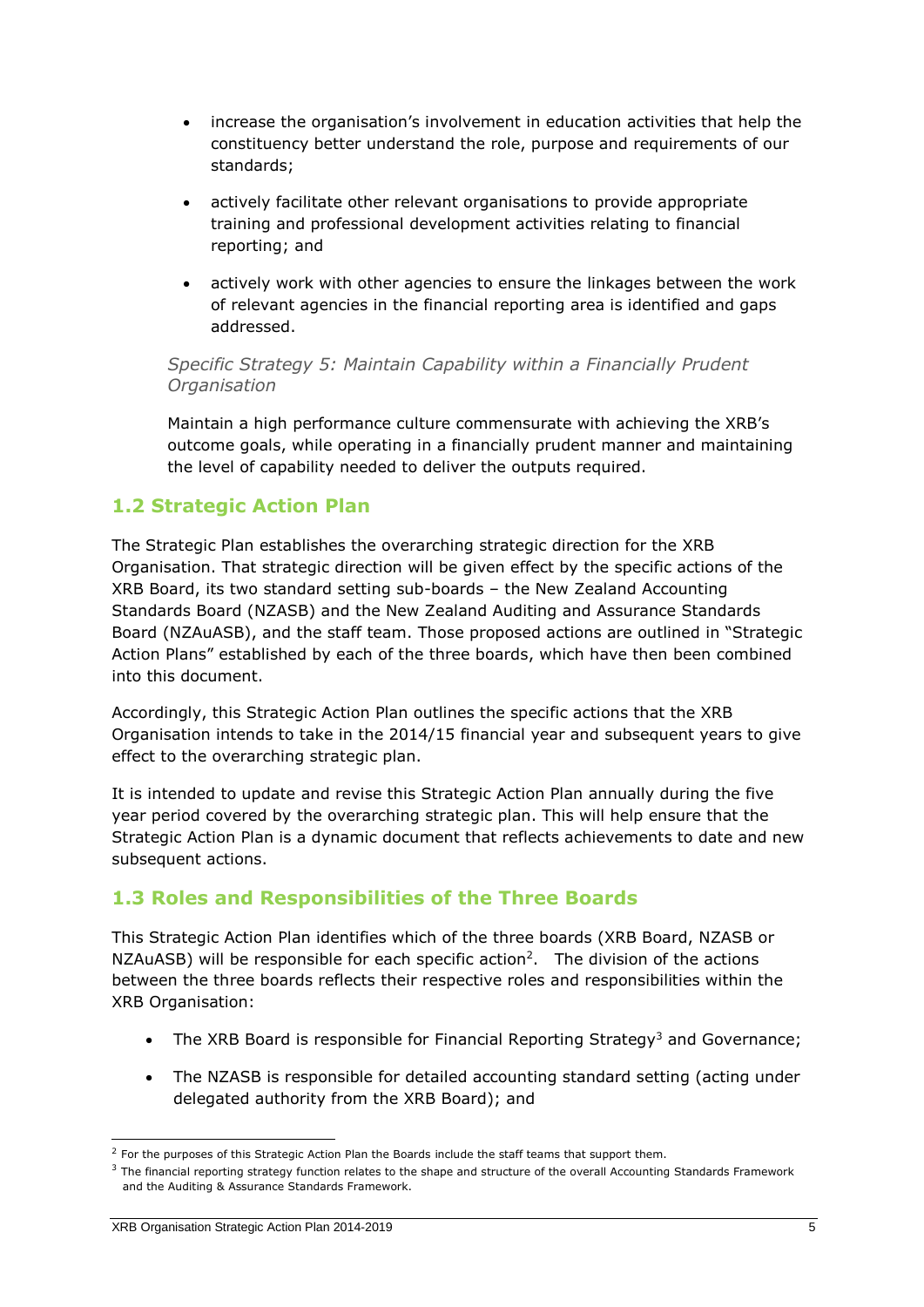The NZAuASB is responsible for detailed auditing and assurance standard setting (acting under delegated authority from the XRB Board).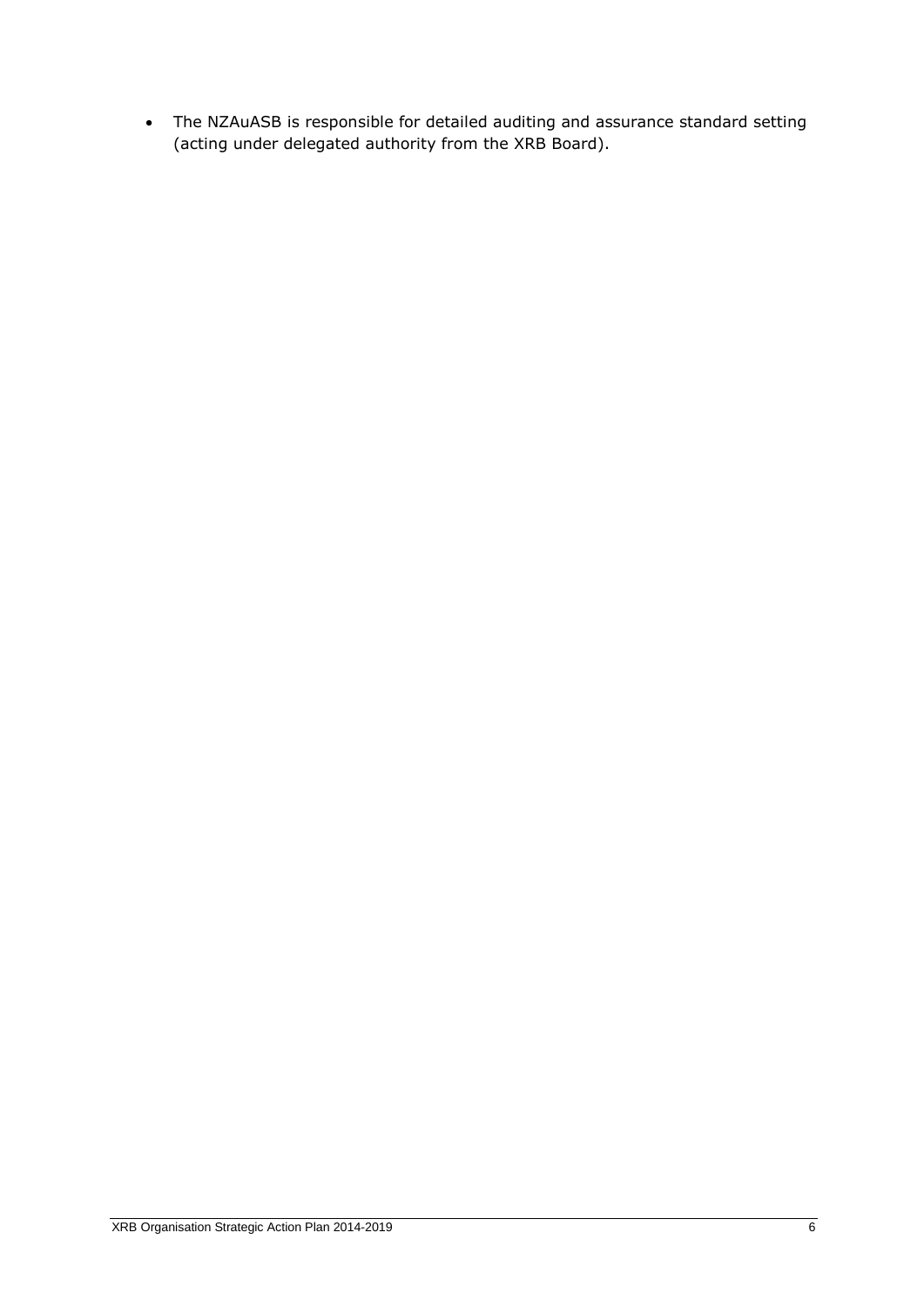## **2. Business as Usual Activities**

This section outlines the "business as usual" activities that the XRB Organisation will undertake during the strategic period. These activities comprise the actions required to maintain the existing suites of standards in accordance with the overarching strategy (convergence with international standards, and harmonisation with Australian standards where appropriate). To a large extent these activities are a continuation of the activities undertaken by the XRB Organisation during the previous strategic period.

#### **Specific Strategy 1: Maintain and Enhance Existing Standards – Part A: Maintain Existing Suites of Standards**

#### *Purpose of Strategy*

The purpose of this strategy is to ensure that the existing suites of standards are maintained on an on-going basis so that they are fully converged with international standards and (where appropriate) harmonised with Australian standards at all times.

The actions required under this strategy are those necessary to ensure convergence and harmonisation is maintained, including actively monitoring any issues emerging from the implementation of the new standards, and responding to those issues through changes to standards where appropriate.

#### *Specific Strategic Actions*

#### *Monitoring*

#### XRB Board Action 1A.1: Monitoring Appropriateness of Reporting Framework

The XRB Board will monitor the appropriateness of the overall financial reporting framework as it applies to both for-profit and public benefit entities (both public sector and not-for-profit entities).

The Action will comprise:

- a. monitoring both the legislative and standards frameworks during the period which they are being implemented by reporting entities (primarily 2014-2016) to ensure that the practical effect of the new requirements is as intended, and making adjustments where necessary; and
- b. monitoring the overall impact on financial reporting of both the legislative and standards frameworks to identify whether the changes are contributing to high quality general purpose financial reporting in the way envisaged.

#### XRB Board Action 1A.2: Monitoring International Developments

The XRB Board will monitor international developments in general purpose financial reporting for any matters that may need to be considered in the context of the Accounting Standards Framework or the Auditing & Assurance Standards Framework to ensure New Zealand reporting is consistent with international norms and expectations.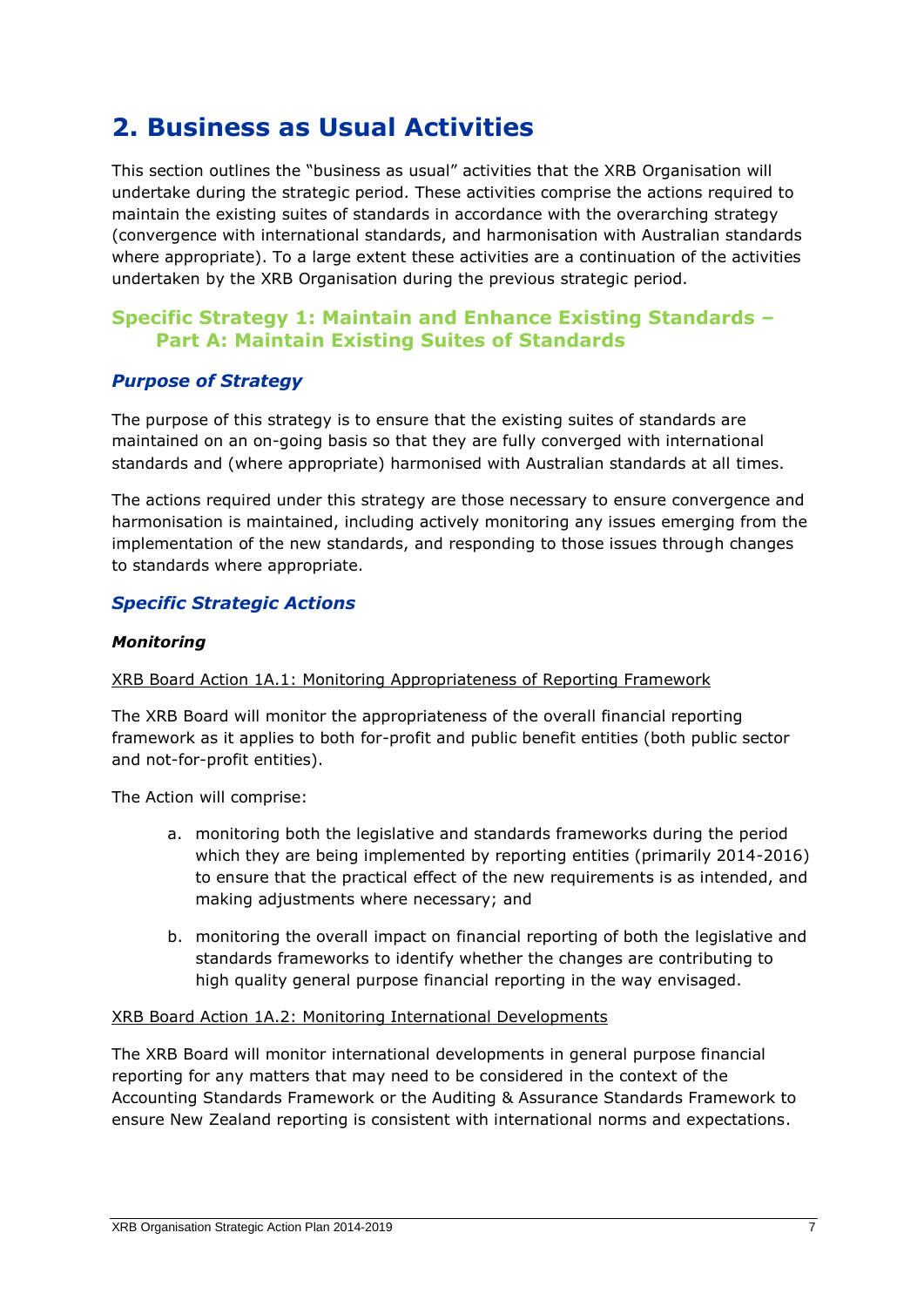The Action will comprise:

- a. monitoring international developments in for-profit reporting, including developments in general purpose non-financial reporting;
- b. monitoring international development in public sector general purpose financial reporting (both financial and non-financial);
- c. monitoring international developments in general purpose financial reporting (both financial and non-financial) by not-for-profit entities, including any moves towards the development of international accounting standards or reporting norms for not-for-profit entities;
- d. monitoring developments in international auditing practice and regulatory regimes, including those relating to independence and other elements of audit quality; and
- e. monitoring developments in international financial reporting policies by attending and participating at the annual IFRS Regional Policy Forum<sup>4</sup>.

#### NZASB Action 1A.3: Monitoring Accounting Standards Implementation Issues

The NZASB will monitor the application of the sets of standards in each sector to ensure that they are "fit for purpose" for the entities concerned.

The Action will comprise:

- a. Monitoring the implementation and application of the various sets of standards, including through the establishment of a constituent based technical reference group, or groups, to advise the NZASB on implementation issues; and
- b. Taking appropriate action in relation to any matters identified including:
	- Raising the issues with the relevant international standard setting boards or via international fora; and
	- In the case of PBEs
		- issuing additional guidance; or
		- considering amendments to PBE Accounting Standards.

#### NZAuASB Action 1A.3: Monitoring the Assurance Environment

The NZAuASB will monitor the wider assurance environment and consider the implications of any developing issues for New Zealand auditing and assurance standards.

The Action will comprise:

-

a. Monitoring issues arising from the implementation of the current suite of standards and responding as appropriate;

<sup>4</sup> The IFRS Regional Policy Forum is one of the key platforms in the Asian-Oceanic region for standards setters, policymakers, regulators and government bodies to deliberate on broader topics in relation to the diverse roles of financial reporting and how financial reporting could influence policy formulation and execution.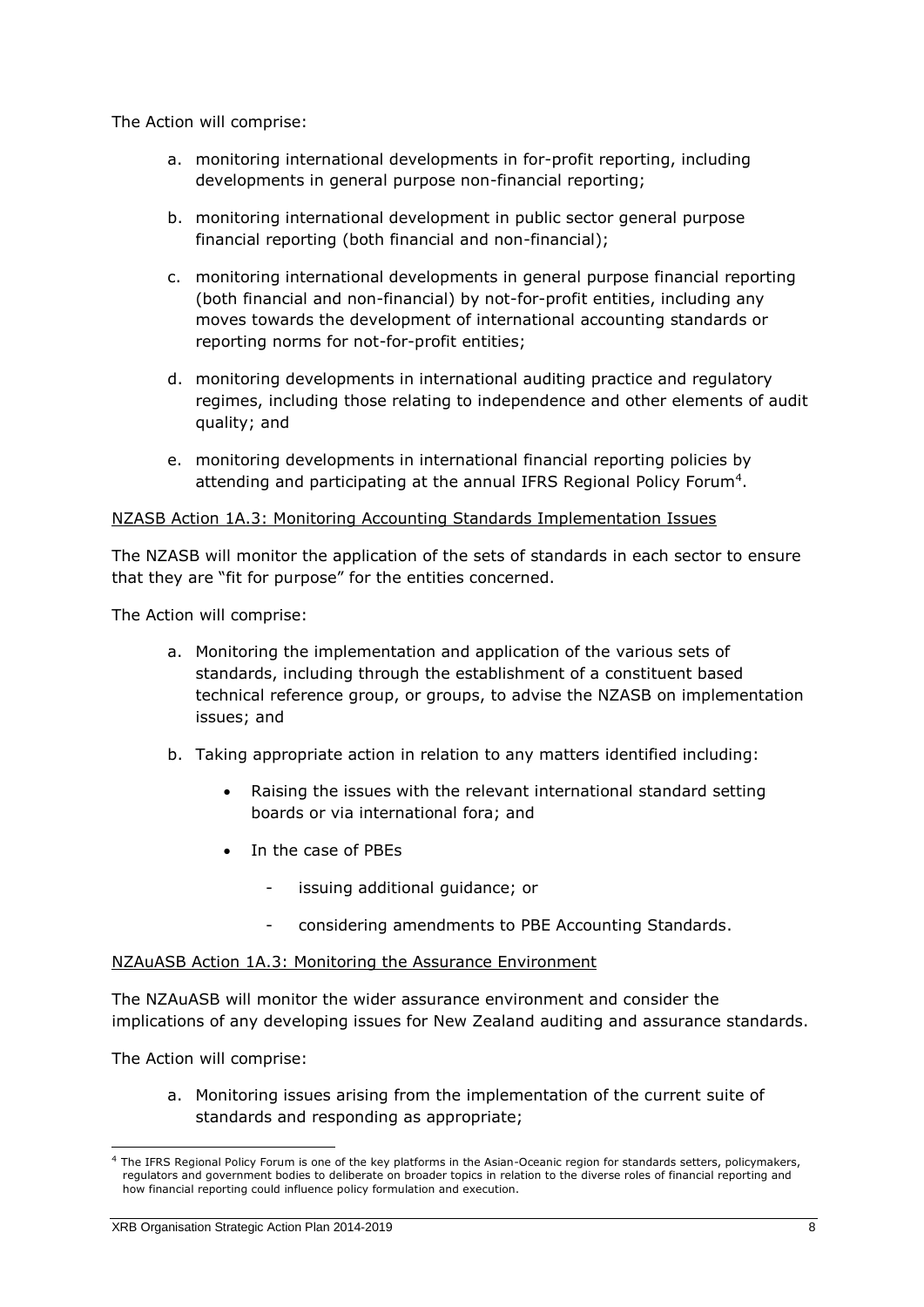- b. Monitoring issues or gaps with the current suite of standards and responding as appropriate.
- c. Tracking local and international research projects and considering the implications for the New Zealand auditing and assurance standards;
- d. Monitoring results from QA reviews conducted locally and internationally and considering the implications for New Zealand auditing and assurance standards;
- e. Contributing to government policy work relating to auditing and assurance standards.

#### *Policy Support*

#### XRB Action 1A.3: Supporting Financial Reporting Policy Work

The XRB Board will continue to support the policy work of the Ministry of Business, Innovation and Employment (MBIE) and other relevant Ministries and government agencies relating to financial reporting matters.

The Action will comprise:

- a. providing input into policy work being undertaken by relevant ministries and agencies on request;
- b. raising policy matters with MBIE and other relevant agencies as the XRB becomes aware of such matters, including as a result of the activities undertaken as part of Action 1A.1 and Action 1A.2; and
- c. actively participating in cross-sectoral policy discussions and activities relating to enhancing financial reporting policy frameworks.

#### *International Due Process*

#### XRB Action 1A.4: Commenting on Governance and Strategy Proposals

The XRB Board will seek to influence the governance and strategy of the international standard setting bodies to ensure that the New Zealand issues and perspectives are taken into account.

This Action will comprise commenting on governance and strategy proposals/consultation documents issued by the relevant governance bodies as appropriate.

#### NZASB Action 1A.1: Contributing to International Accounting Standards Due Process

The NZASB will actively contribute to the "due process" activities of the International Accounting Standards Board (IASB) and the International Public Sector Accounting Standards Board (IPSASB). These activities relate to the development or amendment of international standards.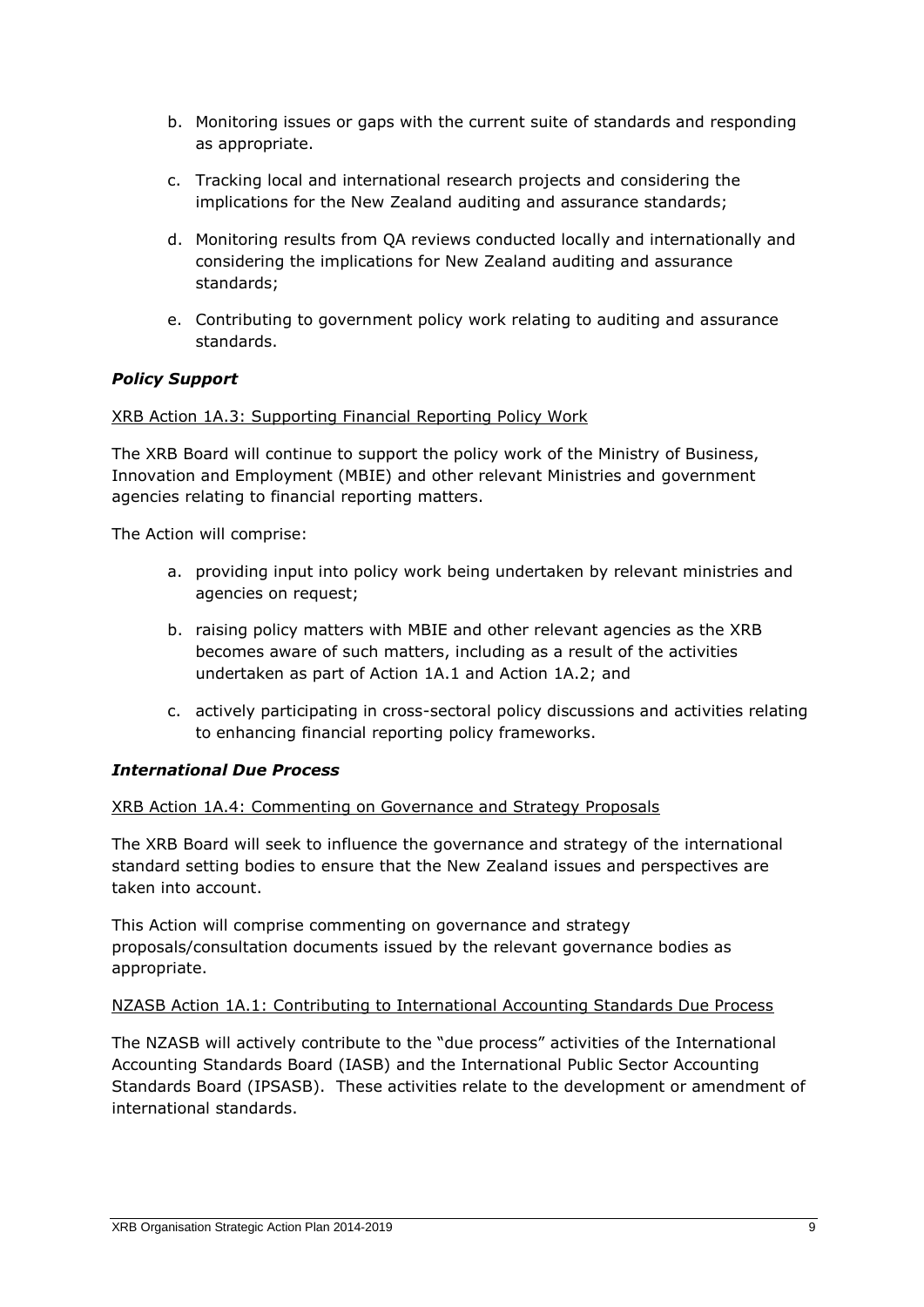The Action will comprise:

- a. Ensuring constituents are aware of IASB and IPSASB due process documents and encouraging them to make submissions directly to the international boards and to the NZASB<sup>5</sup>;
- b. Responding to IASB and IPSASB due process documents (such as consultation papers, discussion documents and exposure drafts) where the matter is of importance to New Zealand and/or where we can add value, and doing so in conjunction with the AASB where appropriate;
- c. Responding, as appropriate, to requests for information from international standards setting boards and regional groupings including the IFRS Interpretations Committee, the Asian-Oceanian Standard Setters Group (AOSSG)<sup>6</sup> , the Accounting Standards Advisory Forum (ASAF) and any relevant working groups;
- d. Participating, as appropriate, in roundtables and other face-to-face due process related meetings organised by the international boards; and
- e. Encouraging the IASB and the IPSASB to work with each other to ensure that there are no unnecessary differences between their standards.

#### NZAuASB Action 1A.1: Contributing to International Auditing and Assurance Standards Due Process

The NZAuASB will actively contribute to the "due process" activities of the International Auditing and Assurance Standards Board (IAASB) and the International Ethics Standards Board for Accountants (IESBA). These activities relate to the development or amendment of international standards.

The Action will comprise:

- a. Ensuring assurance practitioners and relevant users of assurance reports are aware of IAASB and IESBA due process documents and encouraging them to make submissions directly to the international boards and to the NZAuASB;
- b. Responding, as appropriate, to IAASB and IESBA due process documents (consultation documents, discussion papers and exposure drafts) and doing so in conjunction with the Australian Auditing and Assurance Standards Board (AUASB) where appropriate;
- c. Participating, as appropriate, in roundtables and other face-to-face due process related meetings organised by the international boards.

<sup>5</sup> NZASB Action 4.1 below about enhancing due process consultation also links to this action point.

<sup>6</sup> NZASB Action 3.3 below outlines a more proactive role for the NZASB with the AOSSG.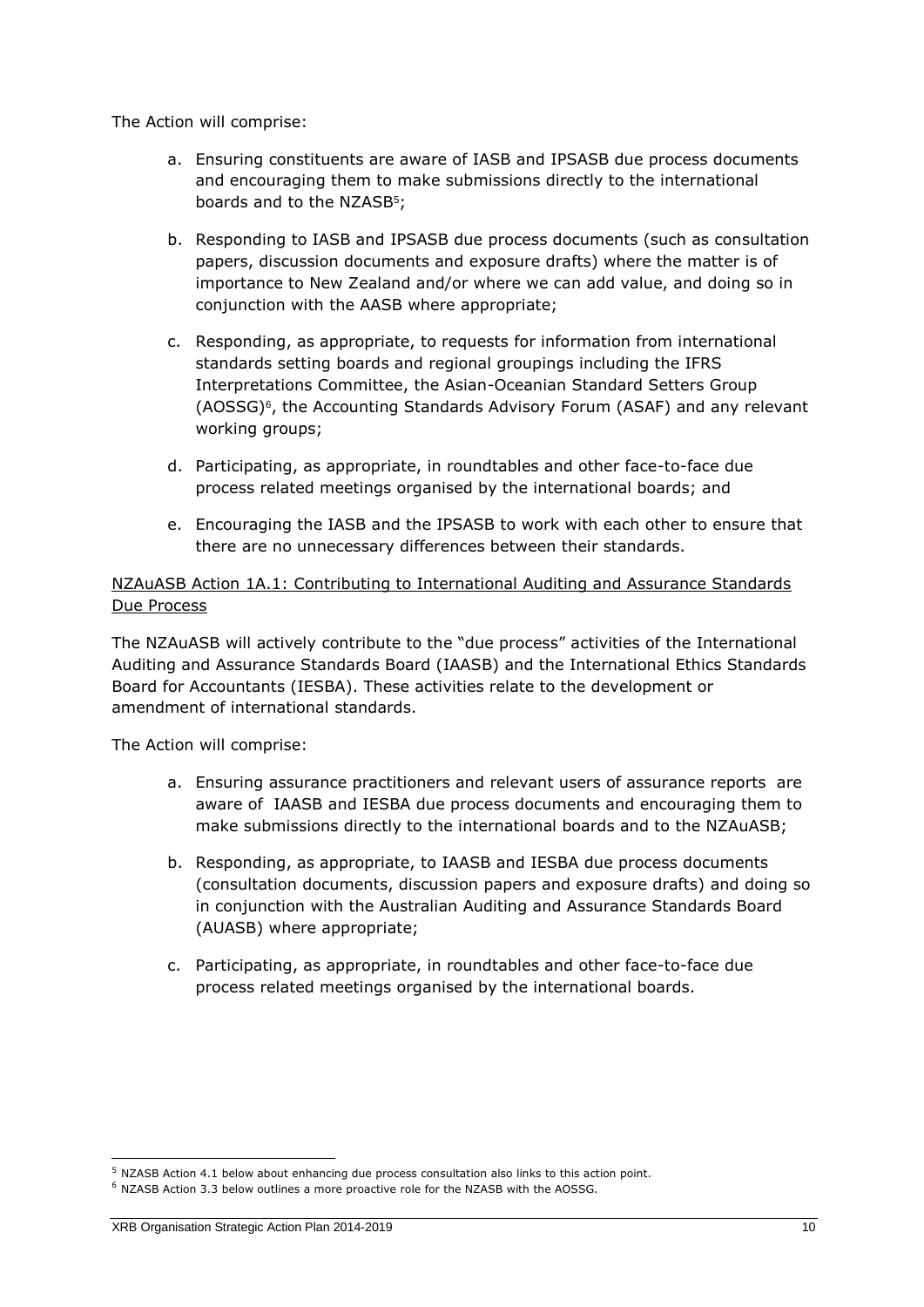#### *Standards Maintenance*

#### NZASB Action 1A.2: Maintaining New Zealand Accounting Standards

The NZASB will amend the sets of For-profit Accounting Standards and PBE Accounting Standards to ensure that the existing sets of standards are maintained on an on-going basis.

The Action will comprise:

- a. Incorporating into the set of For-profit Accounting Standards any standards, or amendments to standards, issued by the IASB, including working with the AASB to ensure these are appropriately harmonised;
- b. Incorporating into the set of PBE Standards, in accordance with the *Policy Approach for Amending the Suite of PBE Standard*s, standards, or amendments to standards, issued by the IPSASB or the IASB; and
- c. Developing domestic standards as appropriate to include in the sets of Forprofit Accounting Standards and PBE Accounting Standards.

#### NZAuASB Action 1A.2: Maintaining New Zealand Auditing and Assurance Standards

The NZAuASB will amend the auditing and assurance standards (auditing standards, review engagement standards, other assurance standards) to ensure that the existing suites of standards are maintained on an on-going basis.

The Action will comprise:

- a. Incorporating any auditing and assurance standards, or amendments to those standards, issued by the IAASB, to achieve convergence, and including working with the AUASB to ensure any changes are appropriately harmonised; and
- b. Incorporating any professional and ethical standards, or amendments to those standards, issued by IESBA, including liaising with the Australian Professional Ethical Standards Board (APESB) to ensure any changes are appropriately harmonised.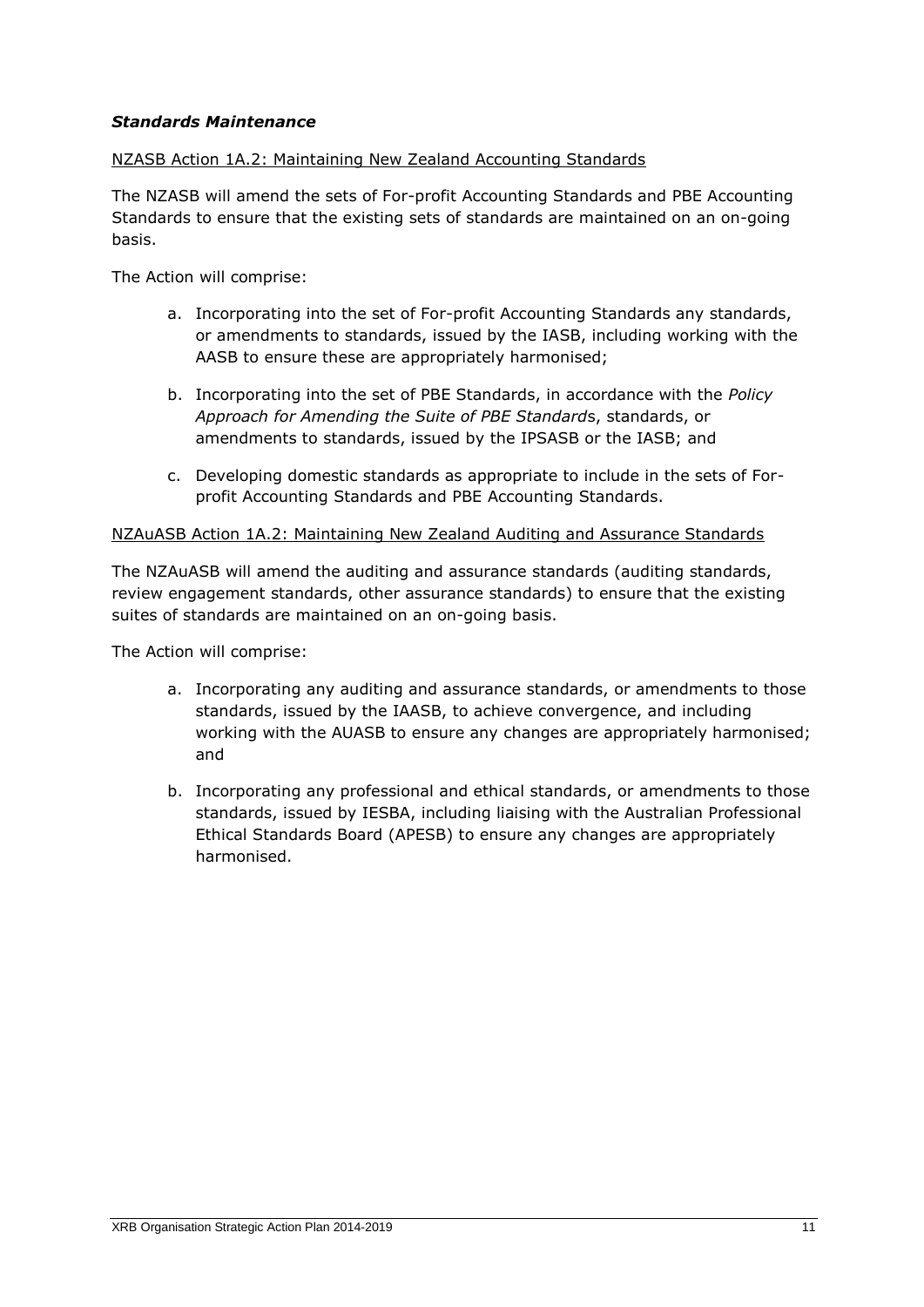## **3. New Specific Strategic Actions**

This section outlines the new specific strategic actions that the XRB Organisation intends to undertake during the strategic period. These strategic actions comprise activities that would not normally be undertaken as part of the business as usual actions outlined in section 2.

They also relate to new issues or matters not addressed (or addressed in any detail) by the XRB Organisation previously.

#### **Specific Strategy 1: Maintain and Enhance Existing Standards – Part B: Address Critical Issues**

#### *Purpose of Strategy*

Specific Strategy 1 of the overarching Strategic Plan includes creating a "period of relative stability" in standards for the next few years to allow the constituency to implement and adapt to the legislative and standards framework changes that have occurred during the 2011-14 period.

This period of relative stability does not mean that there will be no changes to standards. The need to ensure New Zealand standards are converged internationally and (where appropriate) harmonised with Australia means that some change to the standards is inevitable. In addition, the overarching Strategic Plan envisages that the period of relative stability should not prevent any "critical issues" with existing standards being addressed.

The purpose of this strategy is to address any deficiencies or gaps in existing standards that are critical to user-needs and the quality of financial reporting. The actions required under this strategy are to (a) identify critical issues; and (b) undertake appropriate actions to address those critical issues within a reasonable timeframe.

#### *Specific Strategic Actions*

#### *For-Profit Entities*

#### NZASB Action 1B.1: Contributing to the IASB's Disclosure Initiative Project

The NZASB will actively contribute to the IASB's Disclosure Project. This project is considered a matter of importance in New Zealand because of concerns raised by a number of New Zealand constituents about the extent of disclosures required by IFRS and the implications for the understandability of financial reports.

The Action will comprise:

- a. Actively monitoring the work being undertaken by the IASB as part of the project and engaging with the IASB staff on matters relevant to New Zealand including contributing to the IASB work as appropriate and achievable; and
- b. Making high quality submissions on any consultation documents that are issued by the IASB.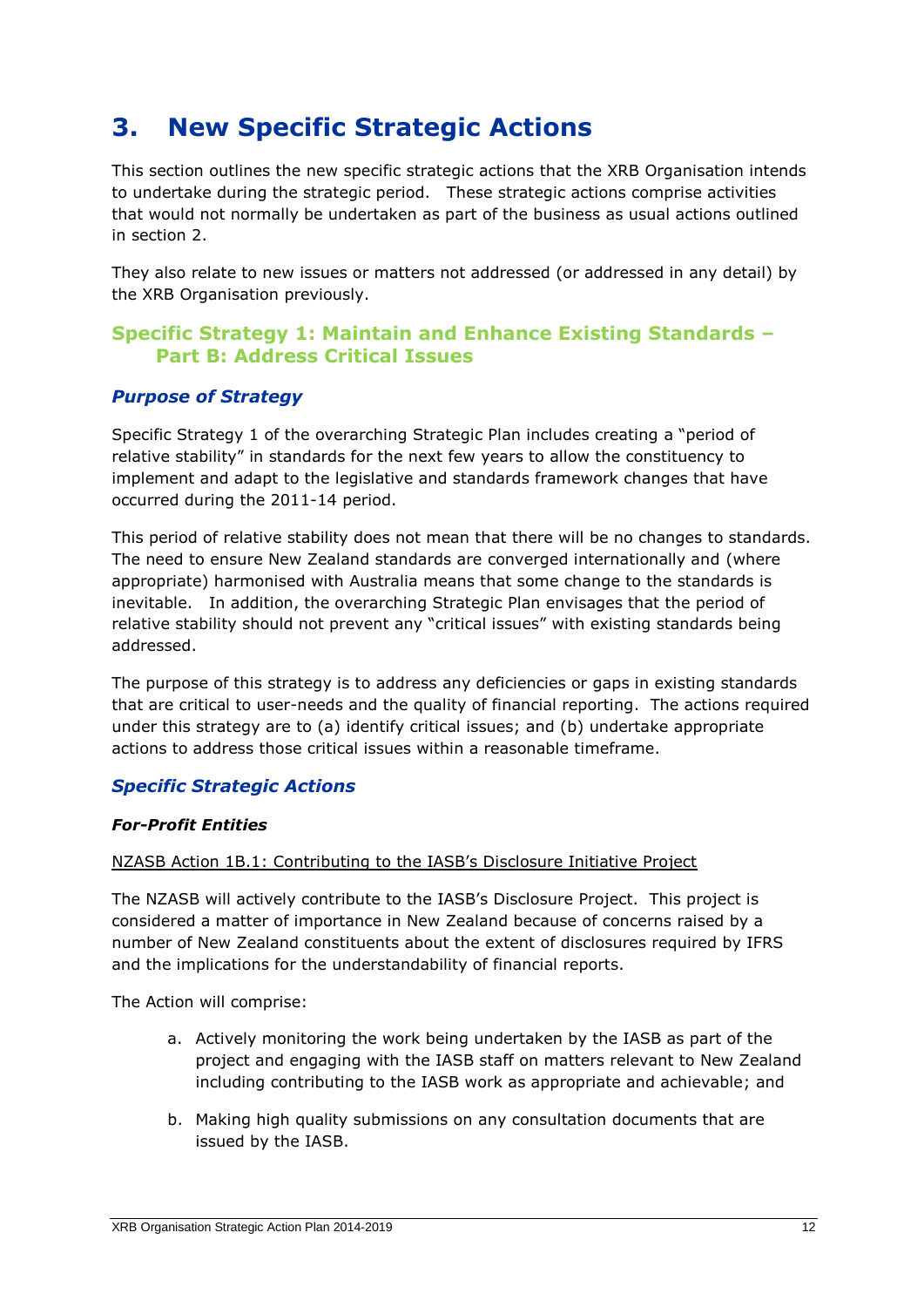#### NZASB Action 1B.2: Developing a RDR Policy for For-Profit Accounting Standards

The NZASB will develop a policy that establishes clear principles for determining reduced disclosure concessions for Tier 2 for-profit entities and establishes protocols for the establishment of those concessions jointly with the AASB<sup>7</sup>.

The Action will comprise developing the RDR policy for For-Profit Accounting Standards in conjunction with the AASB.

#### NZAuASB Action 1B.1: Developing Guidance on Assurance on Non-Financial Information

The NZAuASB will develop guidance on providing assurance on non-financial information other than service performance information.

The Action will comprise:

- a. Obtaining a greater understanding of the assurance engagements on nonfinancial information being carried out in New Zealand; and
- b. Developing the guidance in accordance with the due process for domestic standards and in collaboration with the AUASB as appropriate.

#### *PBE Entities*

#### XRB Action 1B.1: Considering the Appropriateness of the Accounting Standards Framework for Incorporated Societies

The XRB Board will consider the appropriateness of the Accounting Standards Framework as it applies to not-for-profit entities for incorporated societies that are not registered charities. This Action results from the Government's response to the Law Commission Report on the legal framework for incorporated societies. The Government has agreed with the Law Commission's proposal that incorporated societies be required to comply with XRB accounting standards when preparing their financial statements.

The Action will comprise reviewing the scope of the population of incorporated societies that are not registered charities, considering the needs of the users of financial reports of those entities, and considering whether the Accounting Standards Framework as it applies to not-for-profit entities is appropriate for incorporated societies or whether modifications are required.

#### NZASB Action 1B.3: Developing a RDR Policy for PBE Accounting Standards

The NZASB will develop a policy that establishes clear principles for determining reduced disclosure concessions for Tier 2 PBEs.

The Action will comprise developing the RDR policy for PBE Standards.

<sup>7</sup> NZASB Action 2.1 below about carrying out user-needs research will be helpful to developing a RDR Policy for For-profit Accounting Standards.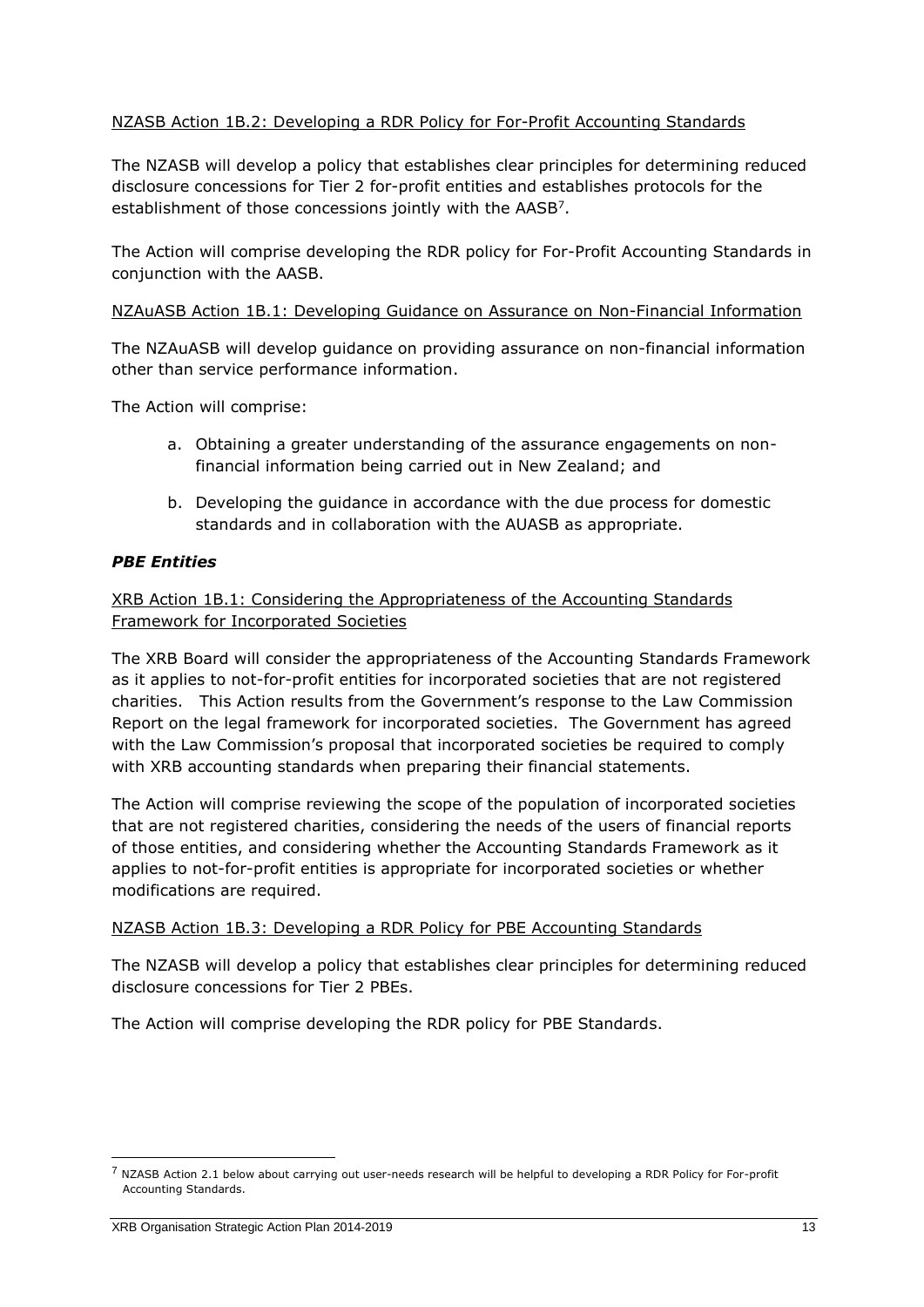#### NZASB Action 1B.4: Improving the PBE Standard on Non-Exchange Revenue

The NZASB will work to improve the PBE Standard on non-exchange revenue.

The Action will comprise:

- a. Working to actively influence the IPSASB to review IPSAS 23, including offering New Zealand assistance to any resulting project; and
- b. Should the IPSASB not review the standard, undertake a review of the standard.

NZASB Action 1B.5: Developing a Standard on Reporting Service Performance Information

The NZASB will develop a standard to provide guidance on the reporting of service performance information by Tier 1 and Tier 2 PBEs.

The Action will comprise developing the standard in conjunction with the PBE sector and in accordance with the due process for domestic standards.

NZAuASB Action 1B.3: Developing an Auditing Standard on Auditing Service Performance Information

The NZAuASB will develop an auditing standard on auditing service performance for Public Benefit Entities (PBEs).<sup>8</sup>

The Action will comprise: developing the standard in accordance with the due process for domestic standards and in collaboration with the AUASB as appropriate.

#### *General*

-

NZAuASB Action 1B.2: Developing an Assurance Standard on the Examination of Prospective Information

The NZAuASB will develop an assurance standard for other assurance engagements involving the examination of prospective information.<sup>9</sup>

The Action will comprise: developing the standard in accordance with the due process for domestic standards and in collaboration with the AUASB as appropriate.

<sup>8</sup> This action reflects the new accounting standards that encourage (and sometimes require) PBEs to include both financial and non-financial information in their general purpose financial reports to report their performance. In addition many PBEs are required by legislation to report service performance information.

<sup>&</sup>lt;sup>9</sup> There is currently no such standard in the New Zealand suite of standards. An assurance standard on prospective information is relevant for both listed entities and in the public sector. For example, in New Zealand all local government entities are required to prepare a 10 year Long Term Plan that has to be audited every 3 years.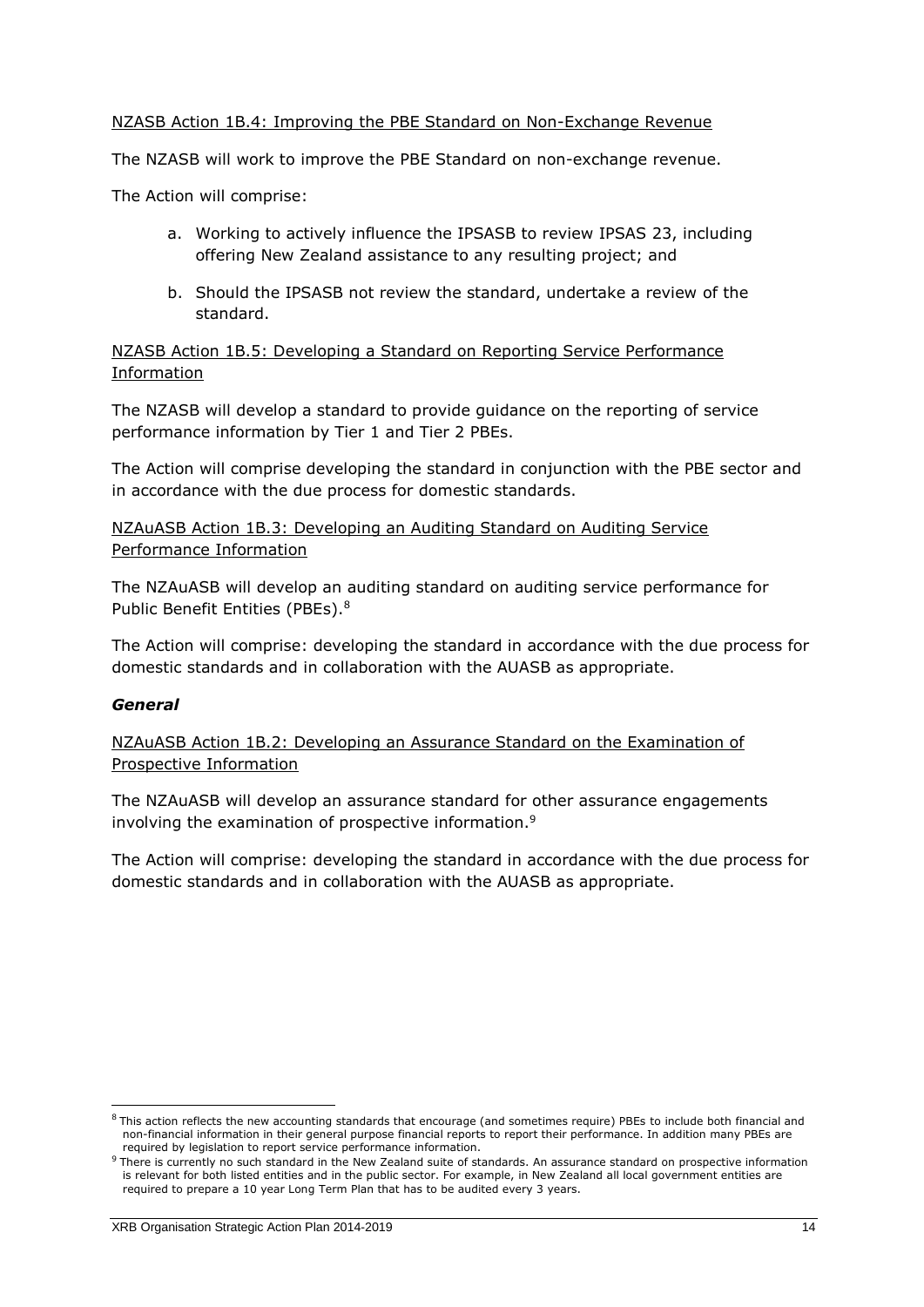#### **Specific Strategy 2: Undertake User-Needs Research**

#### *Purpose of Strategy*

A key objective of the XRB is to ensure that accounting and auditing & assurance standards are based on a user-needs approach i.e. the financial reports required by those standards provide information required by users of those financial reports for accountability and decision-making purposes.

The purpose of this strategy is to enhance the XRB Organisation's understanding of userneeds in New Zealand. This will in turn help inform future decisions about the standards frameworks and the content of specific standards, as well as help inform discussions on policy matters, both locally and in the international arena.

The strategy involves undertaking deliberate, organised research into the financial and non-financial information needs of the various users of XRB standards.

#### *Specific Strategic Actions*

#### *For-Profit Users*

#### *Research Project 1: Needs of Capital Market Users*

This research project will encompass the following strategic actions:

XRB Action 2.1: Researching Information Needs of Users of New Zealand Capital Market Entity Reports

The XRB Board will research whether there is any difference in user-needs between an entity operating in the international capital market and an entity operating in the New Zealand domestic market. The results of this research will be used as input into a future review of the standards frameworks, and in particular whether For-Profit Tier 1 should be segmented in some way.

This Action will comprise:

- a. literature review;
- b. sample-based empirical research targeted at key users of capital market information.

#### *Research Project 2: Needs of Users of For-Profit Tier 2 Reports*

This research project will encompass the following strategic actions:

#### XRB Action 2.2: Researching Information Needs of Users of For-Profit Tier 2 Entity Reports

The XRB Board will research the information needs of users of financial reports of entities in For-profit Tier 2 i.e. for-profit entities that are large and/or are not FMC Reporting Entities with a higher level of public accountability. The results of this research will be used as input into a future review of the standards frameworks, and in particular whether the reduced disclosure regime (RDR) for For-Profit Tier 2 entities is appropriate.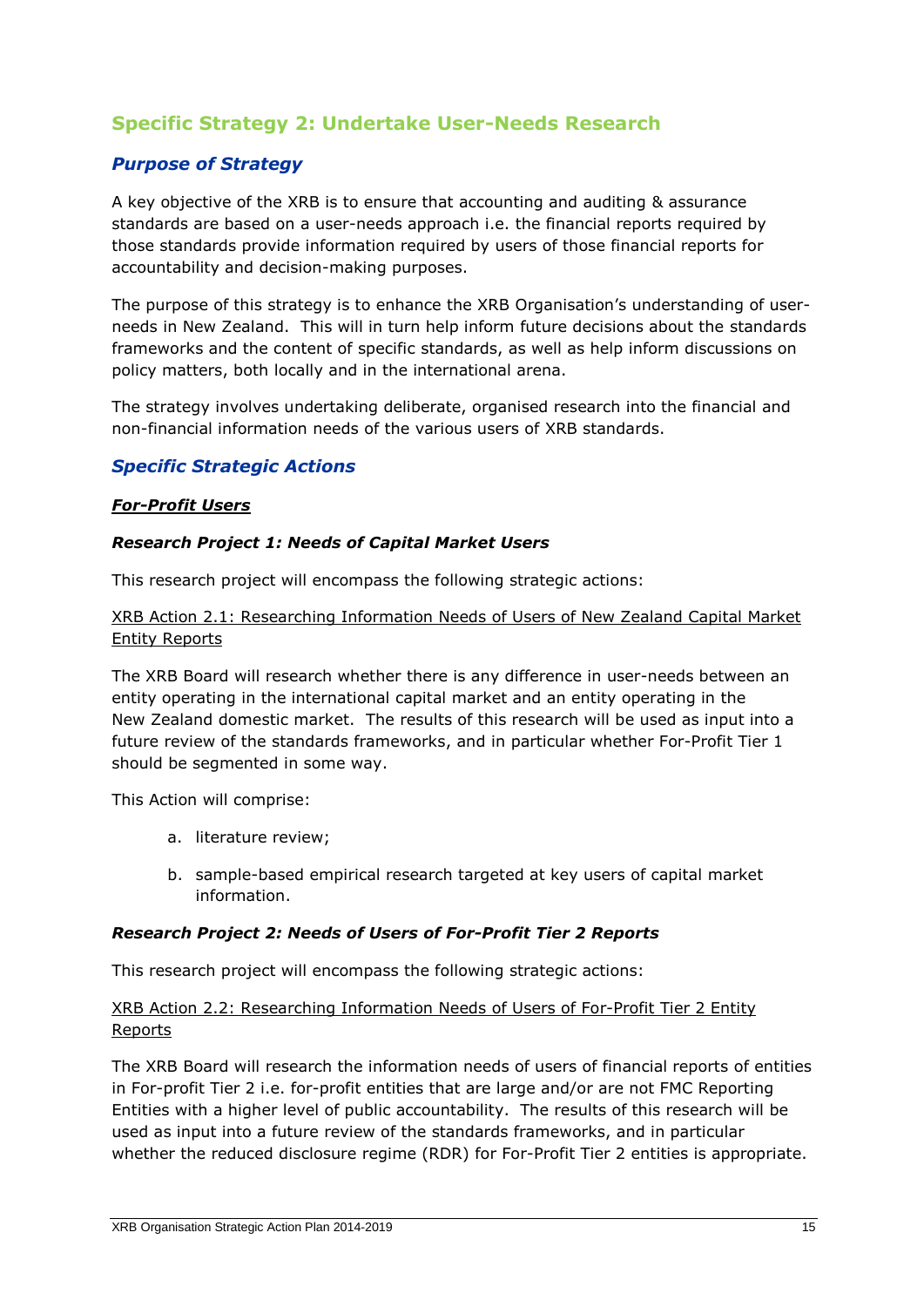The Action will comprise two main elements:

- a. obtaining a better understanding of the entities that make up the population of For-Profit Tier 2; and
- b. establishing the broad information needs of users of these entities through:
	- an analysis of the type, size, and nature of these entities; and
	- an empirical based analysis of who the main users of their financial reports are, and what information they are most interested in.

XRB Action 2.3: Researching Non-Financial Information Needs of Users in the For-Profit Sector

The XRB Board will undertake some initial research into the non-financial information needs of users of financial reports in the New Zealand for-profit sector, with particular reference to the information reported under integrated reporting. The results of this research will be used as the basis for considering whether non-financial reporting standards for for-profit entities should be developed in the future, and if so the nature of that reporting.

The Action will comprise the following:

- a. literature review;
- b. sample-based empirical research on user's non-financial information needs; and
- c. consideration of the role of general purpose financial reports (GPFR) in meeting those needs versus the role of supplementary information provided in external reporting (e.g. Management Discussion and Analysis) versus the role of special purpose financial reports (SPFR).

NZASB Action 2.1: Researching Information Needs of Users of Tier 2 For-Profit Entity Financial Reports $10$ 

The NZASB will research the information needs of users of financial reports of for-profit entities in Tier 2. The results of this research will be used as input into a future review of whether users' needs are appropriately met by the Tier 2 Accounting Standards (NZ IFRS RDR).

The Action will comprise:

- a. Identifying the types of entities that make up the population of for-profit entities in Tier 2; and
- b. Carrying out a literature review on the information needs of users for those types of entities.

 $10$  NZASB Action 1B.2 above about developing the RDR policy for for-profit standards in conjunction with the AASB will also benefit from the research carried out about the information needs of users of Tier 2 for-profit entities' financial reports.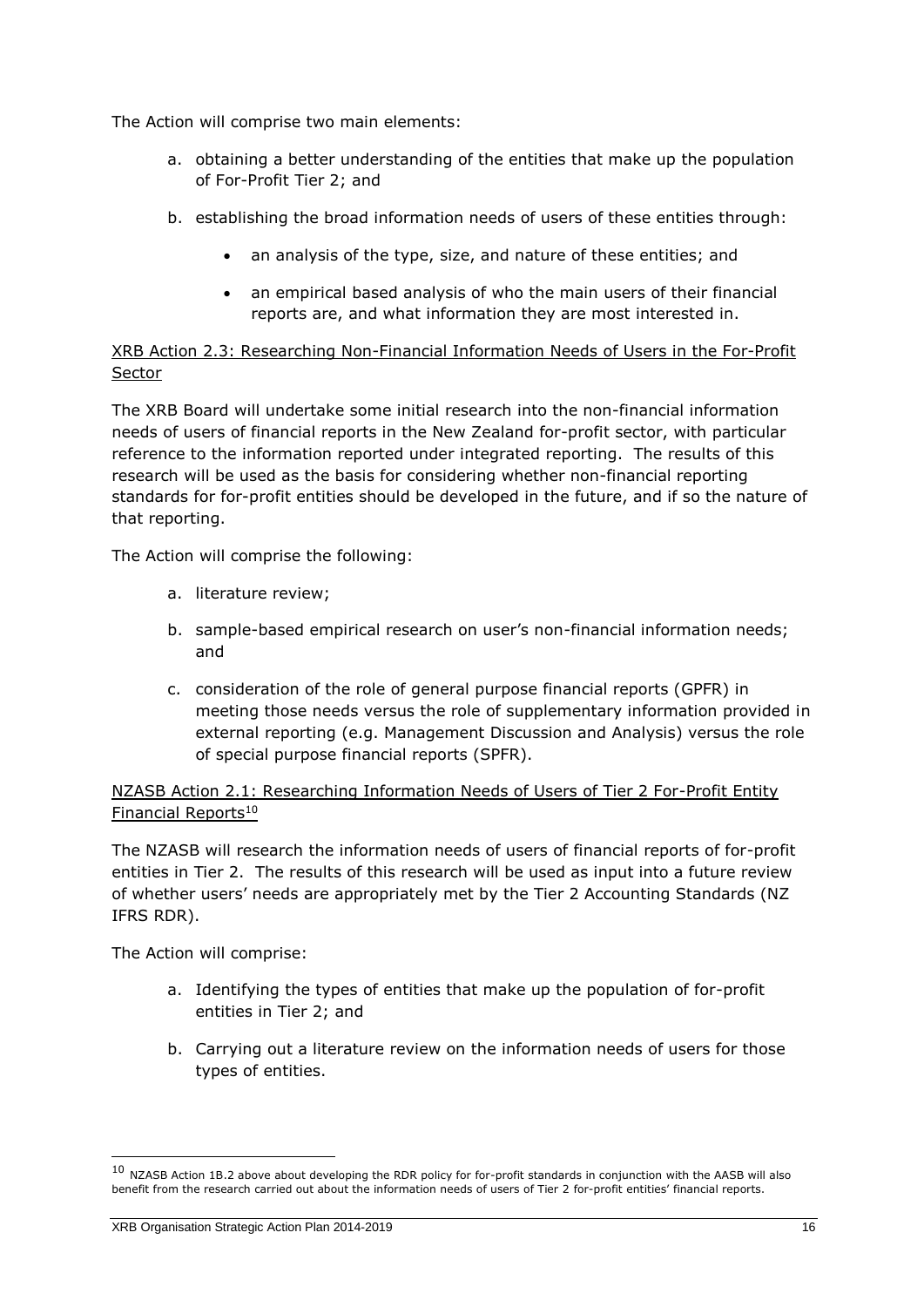#### NZAuASB Action 2.1: Researching Assurance Needs of Users of Non-Public Interest Entities Reports

The NZAuASB will research the assurance needs of users of assurance reports for entities that are not public interest entities (non-PIEs). The results of the research will be used as input into a future review of whether users' needs are appropriately met by the less stringent requirements for assurance for non-PIEs.

The Action will comprise:

- a. Identifying the types of entities that make up the non-PIE population;
- b. A literature review on user assurance needs for those types of entities; and
- c. An empirically-based analysis of the users of assurance reports of those types of entities and their assurance needs.

#### *Public Sector Users*

#### *Research Project 3: Needs of Users of Public Sector Tier 1 Reports*

This research project will encompass the following strategic actions:

#### XRB Action 2.4: Researching Information Needs of Rating Agencies of Public Sector **Entities**

The XRB Board will research the key information needs of rating agencies of public sector entity GPFR, in particular the Crown and Local Authorities. The results of this research will be used as a starting point for considering whether the financial reporting requirements for public sector entities should be modified in the future, and as input into feedback to the IPSASB.

The Action will comprise the following:

- a. literature review;
- b. empirical research with rating agencies on user's information needs; and
- c. consideration of the role of GPFR in meeting those information needs.

#### NZASB Action 2.2: Researching Information Needs of Users of Tier 1 Public Sector PBE Financial Reports

The NZASB will research the information needs of users of financial reports of public sector PBEs in Tier 1. The results of this research will be used as input into a future review of whether user needs are being appropriately met by Tier 1 PBE Standards.

The Action will comprise:

- a. Identifying the types of entities that make up the population of public sector PBEs in Tier 1; and
- b. Carrying out a literature review on the information needs of users for those types of entities.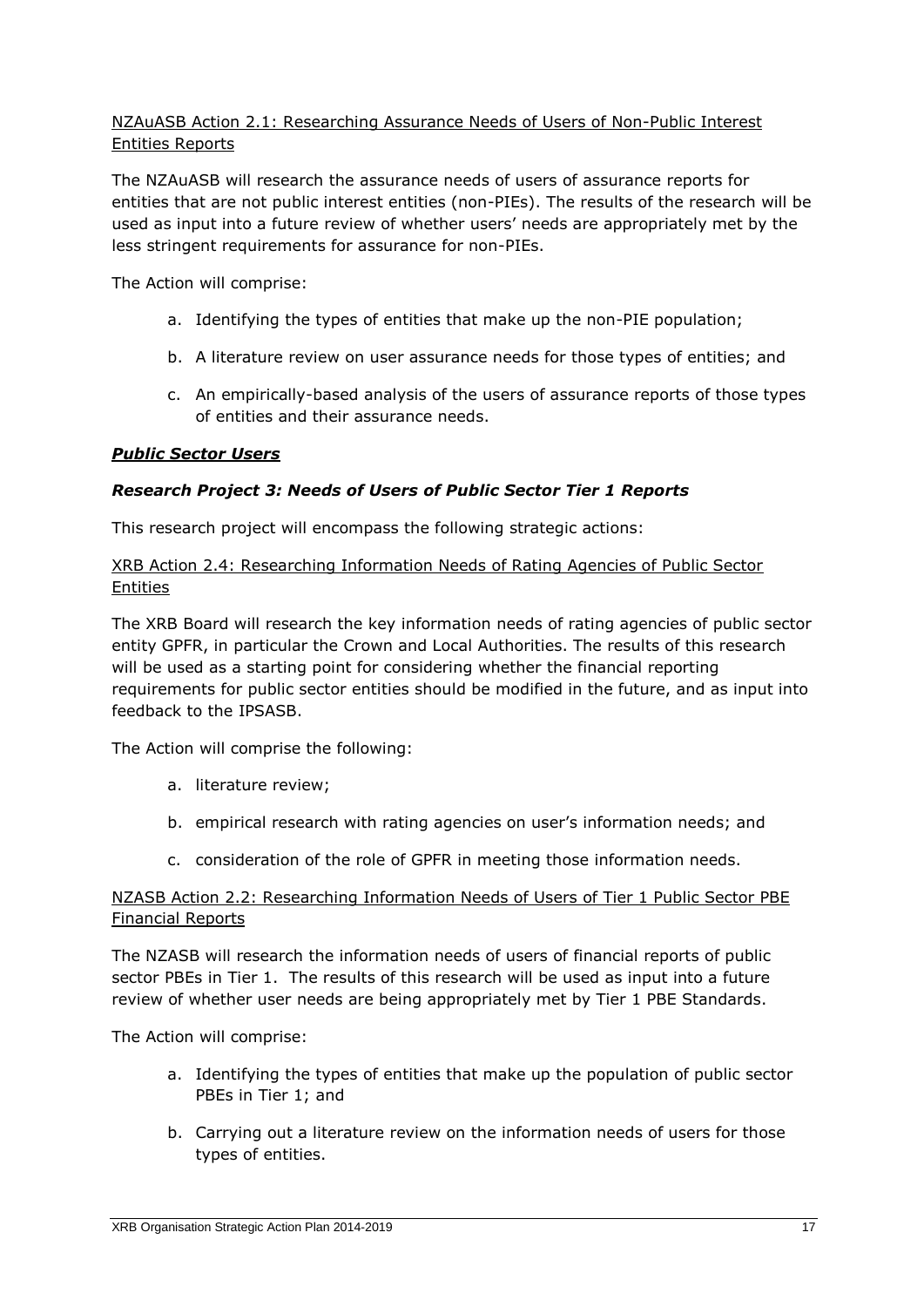#### *Research Project 4: Needs of Users of Public Sector Tier 2 Reports*

This research project will encompass the following strategic actions:

NZASB Action 2.3: Researching Information Needs of Users of Tier 2 Public Sector PBE Financial Reports

The NZASB will research the information needs of users of financial reports of public sector PBEs in Tier 2. The results of this research will be used as input into a future review of whether user needs are being appropriately met by Tier 2 PBE Standards (PBE Standards RDR).

The Action will comprise:

- a. Identifying the types of entities that make up the population of public sector PBEs in Tier 2; and
- b. Carrying out a literature review on the information needs of users for those types of entities.

#### *NFP Users*

#### *Research Project 5: Needs of Users of NFP Reports*

This research project will encompass the following strategic actions:

#### XRB Action 2.5: Researching Information Needs of Key NFP Users

The XRB Board will research the key information needs of key users of not-for-profit entity (NFP) GPFR, in particular donors and funders. The results of this research will be used as a starting point for considering whether the financial reporting requirements of NFP entities should be modified in the future.

The Action will comprise the following:

- a. literature review;
- b. identification of the key donor and funder user groups;
- c. sample-based empirical research on user's information needs; and
- d. consideration of the role of GPFR in meeting those information needs.

#### NZASB Action 2.4: Analysing NFP Tier Populations

The NZASB expects that there could be changes to the shape of the registered charities sector during the next three years or so, as the new Accounting Standards Framework is bedded in. Therefore, although the NZASB has recently done some analysis of the number of registered charities in each tier, it expects that it will need to analyse the types of NFP entities in each tier over time. The results of this research will be used to identify and address any implementation issues that may arise as registered charities apply the new Accounting Standards Framework.

The Action will comprise identifying the types of entities that make up the NFP populations in each tier in the PBE tier structure.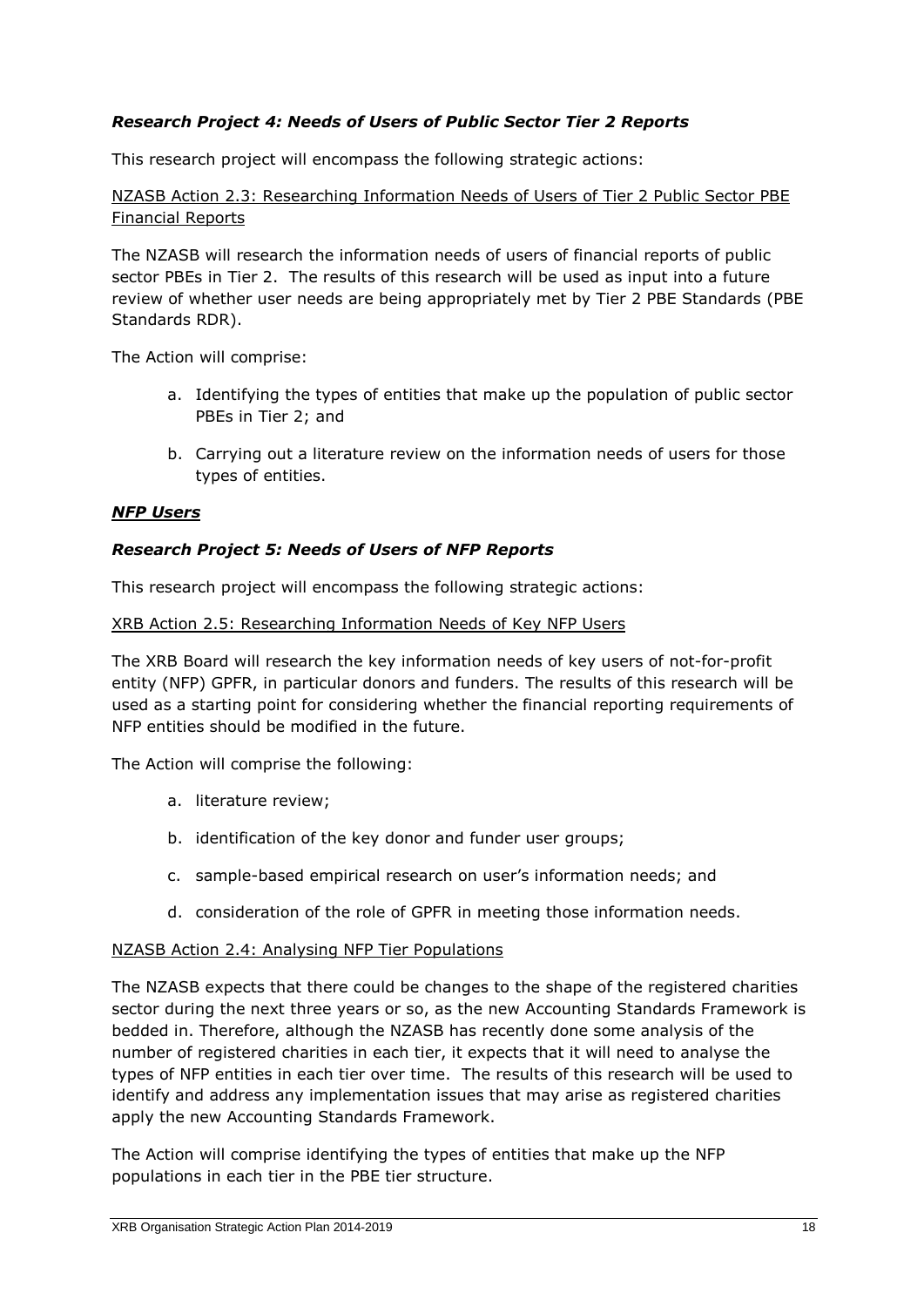#### *Research Project 6: Demand for Assurance for Small NFPs*

This research project will encompass the following strategic actions:

#### NZAuASB Action 2.2: Researching the Demand for Simple Assurance for Small NFPs

The NZAuASB will research the user-based demand for a simple form of assurance for small entities in the NFP Sector. The results of the research will be used to inform future consideration of whether a new simple assurance engagement should be developed for small entities.

The Action will comprise:

- a. Identifying the types of entities that are small NFP entities;
- b. A literature review on user assurance needs for those types of entities; and
- c. An empirical-based analysis of the users of assurance reports of those types of entities and their assurance needs.

#### *Specific Issues*

#### *Research Project 7: Extent of Assurance Provided*

This research project will encompass the following strategic actions:

XRB Action 2.6: Researching the Extent of Assurance Provided by Audits and Agreed Upon Procedures

The XRB Board will research the nature of audit vs agreed upon procedures engagements and any tensions that might exist at the boundaries. The results of this research will be used as part of a review of the XRB's assurance standard setting responsibilities.

The Action will comprise the following:

- a. literature review;
- b. identification of the nature of audit and agreed upon procedure engagements and the extent of assurance (if any) provided by each engagement type;
- c. consideration of the boundaries and overlaps between the two types of engagements; and
- d. consideration of any standard setting synergies that might exist or be established.

#### *Research Project 8: Scope of Other Assurance*

This research project will encompass the following strategic actions:

#### NZAuASB Action 2.3: Researching the Scope of Other Assurance Required by Law

The NZAuASB will undertake research to identify the types of other assurance engagements required by law to be conducted in accordance with XRB assurance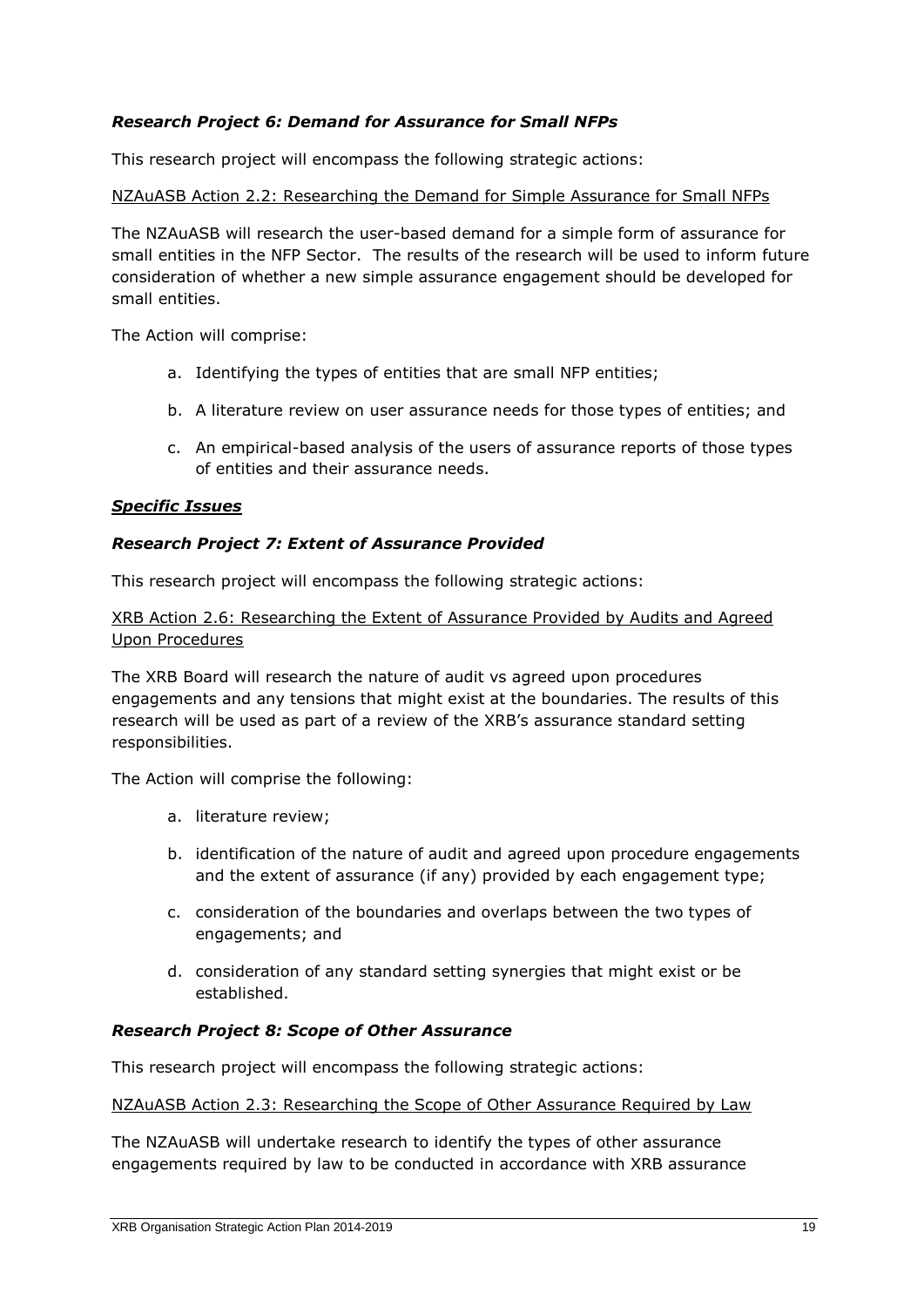standards. The results of this research will be used as input into a future review of whether the assurance standards are appropriately addressing legislative requirements.

The Action will comprise:

- a. Identifying the types of assurance engagements required by law to be conducted in accordance with XRB assurance standards (including by secondary or tertiary legislation); and
- b. Analysing whether the guidance provided by the assurance standards adequately covers those types of engagement.

#### *Research Project 9: Extent of Multiple Assurance Engagements*

This research project will encompass the following strategic actions:

#### NZAuASB Action 2.4 Researching the Extent of Multiple Reporting Assurance **Engagements**

The NZAuASB will undertake research to identify the extent to which multiple reporting assurance engagements exist in New Zealand $11$ . The result of this research will be used as input into a future review of whether user needs are appropriately met by the auditing and assurance standards.

This Action will comprise:

- a. Identifying the types of multiple reporting assurance engagements being conducted in New Zealand and the reason for such engagements;
- b. Analysing whether the auditing and assurance standards adequately address the assurance requirements of multiple reporting engagements.

#### *Research Project 10: Extent of Direct Assurance*

This research project will encompass the following strategic actions:

#### NZAuASB Action 2.5 Researching the Extent of Direct Assurance Engagements

The NZAuASB will undertake research to identify the extent to which direct reporting assurance engagements exist in New Zealand $12$ . The result of this research will be used as input into a future review of whether user needs are appropriately met by the assurance standards.

The Action will comprise:

- a. Identifying the types of direct assurance engagements being conducted in New Zealand;
- b. Analysing whether the assurance standards adequately address the assurance requirements of direct reporting engagements.

 $11$  Engagements where the auditor, in addition to the audit report on the financial statements, is required to report to a third party on supplementary matters arising from the audit.

 $12$  A direct reporting engagement is where the assurance practitioner measures or evaluates the underlying subject matter against the criteria, and provides the subject matter to intended users in the assurance report.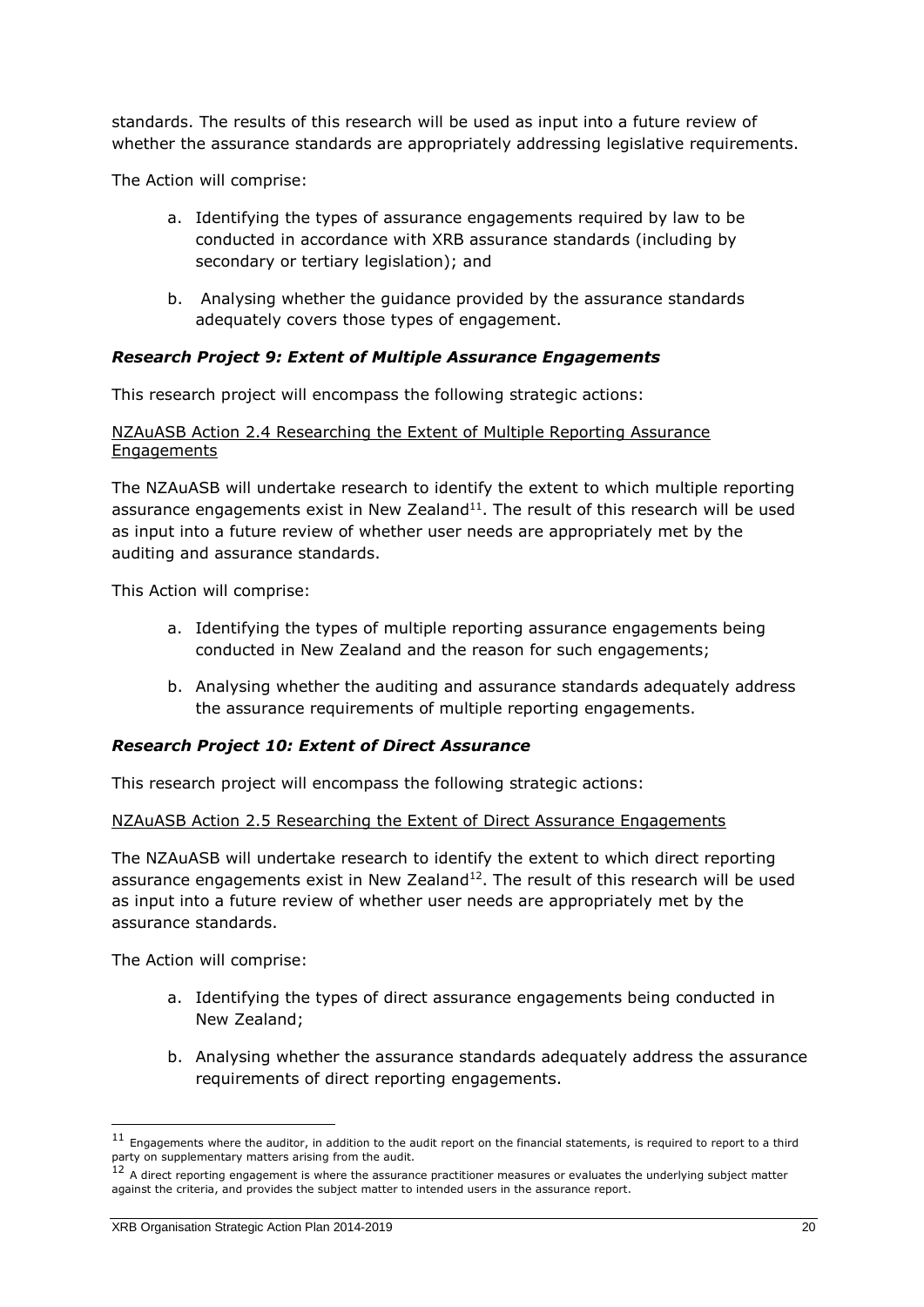#### *Future Needs*

#### *Research Project 11: Future Reporting*

This research project will encompass the following strategic actions:

#### XRB Action 2.7: Considering What Future Financial Reporting Might Look Like

The XRB Board will undertake some initial thinking about what general purpose financial reporting might look like in ten to twenty years. The results of this research will help inform future deliberations on the standards frameworks.

The Action will involve:

- a. identification of current trends and pressures on financial reporting; and
- b. blue-skies consideration of possible future directions for financial reporting from the incremental to the radical; the balance (and integration) between financial and non-financial information and the manner in which the information is presented.

#### **Specific Strategy 3: Influence the International Boards**

#### *Purpose of Strategy*

A key aspect of the overarching strategy contained in the XRB Strategic Plan is the international convergence approach. Implicit in this approach is the need for the XRB to be mostly a "standard-taker" i.e. to use the international standards as the base for New Zealand standards. In order for those standards to be appropriate in the New Zealand context, it is important for the XRB to seek to influence international standards "at the front end" (i.e. during their development stage) as the ability to influence the content of international standards once an exposure draft is issued is limited.

The purpose of Specific Strategy 3 is to seek to influence the work of the international boards during the early stages of standards development through the establishment of "influencing strategies" specific to each international board.

#### *For-Profit Accounting Standard Setters: IFRS Foundation/IASB*

#### XRB Action 3.1: Building Relationships at the IFRS Governance Level

The XRB Board will seek to build relationships with the following governance or strategy influencing bodies associated with the International Accounting Standards Board (IASB):

- IFRS Foundation;
- Monitoring Board; and
- IFRS Advisory Council.

The Action will comprise:

a. taking opportunities to meet with these bodies and their members;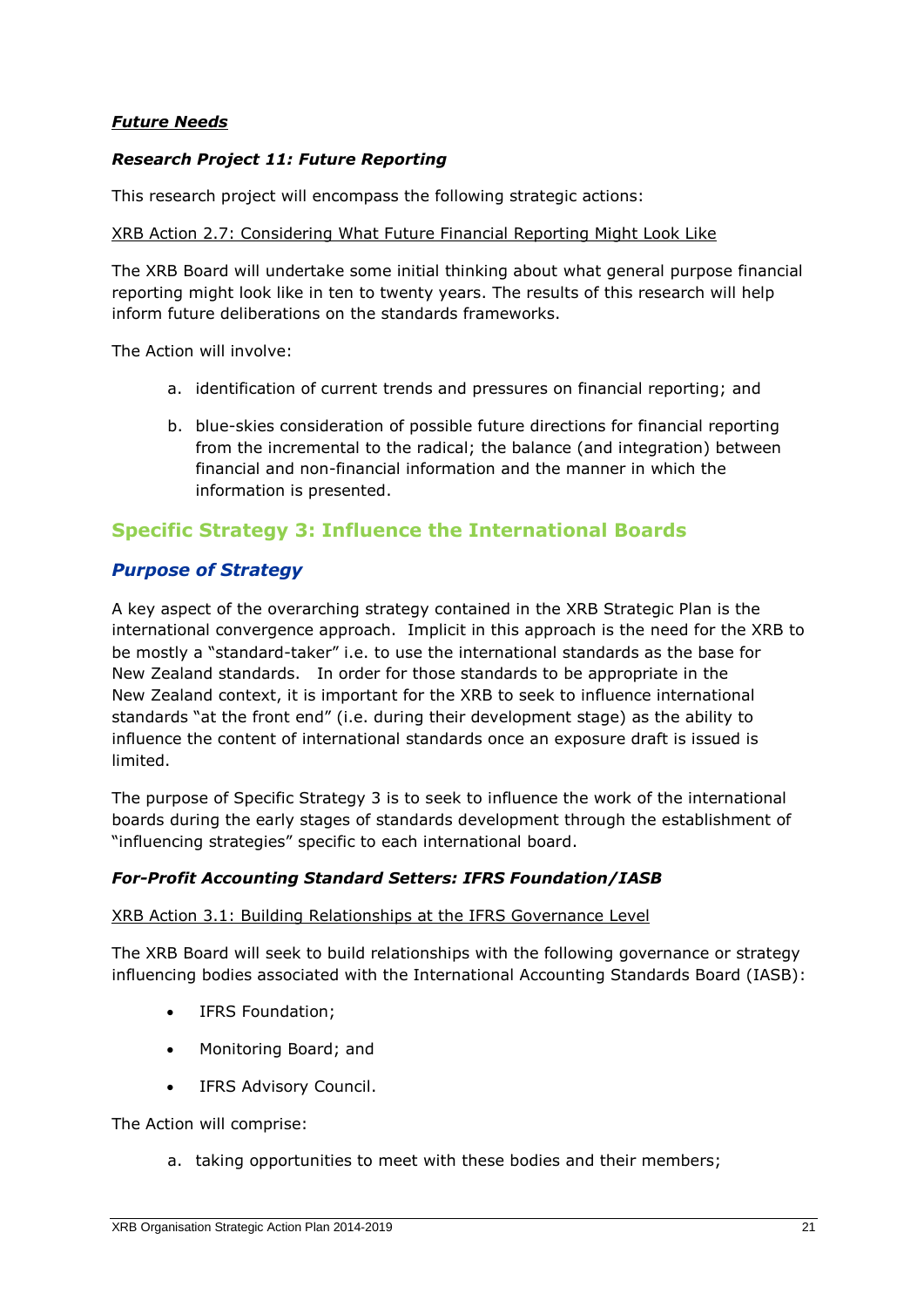- b. attending relevant meetings and events;
- c. hosting representatives of the bodies in visits to New Zealand; and
- d. fostering relationships with New Zealand and Australian representatives on these bodies; and
- e. inviting New Zealand and Australian representatives to attend XRB Board meetings periodically to exchange information of common interest.

#### NZASB Action 3.1: Building Relationships with the IASB

The NZASB will seek to build relationships with IASB members and staff.

The Action will comprise:

- a. Taking opportunities to meet or liaise with IASB members and staff;
- b. Attending relevant meetings and events; and
- c. Hosting IASB members and staff that visit New Zealand;

#### NZASB Action 3.2: Contributing to IASB Projects

The NZASB will look for opportunities to contribute to IASB projects to illustrate its ability to contribute to the work of the IASB in a constructive and high quality way.

The Action will comprise identifying appropriate, mutually-beneficial IASB projects and contributing as appropriate in support of the projects.

#### NZASB Action 3.3: Contributing Actively to AOSSG Working Groups

The NZASB will contribute to the work of the AOSSG in supporting the work of the IASB.

The Action will comprise:

- a. More actively contributing to the activities of AOSSG Working Groups; and
- b. Offering to lead an AOSSG Working Group on a topic of particular relevance to New Zealand.

#### *Public Sector Accounting Standard Setters: IFAC/IPSASB*

#### XRB Action 3.2: Building Relationships at the IPSASB Governance Level

The XRB Board will seek to build relationships with the following governance or strategy influencing bodies associated with the International Public Sector Accounting Standards Board (IPSASB):

- any proposed new monitoring and oversight bodies for the International Public Sector Accounting Standards Board (IPSASB)<sup>13</sup>; and
- International Federation of Accountants (IFAC).

#### XRB Organisation Strategic Action Plan 2014-2019 22

<sup>&</sup>lt;sup>13</sup> The governance structure of IPSASB is currently under consultation.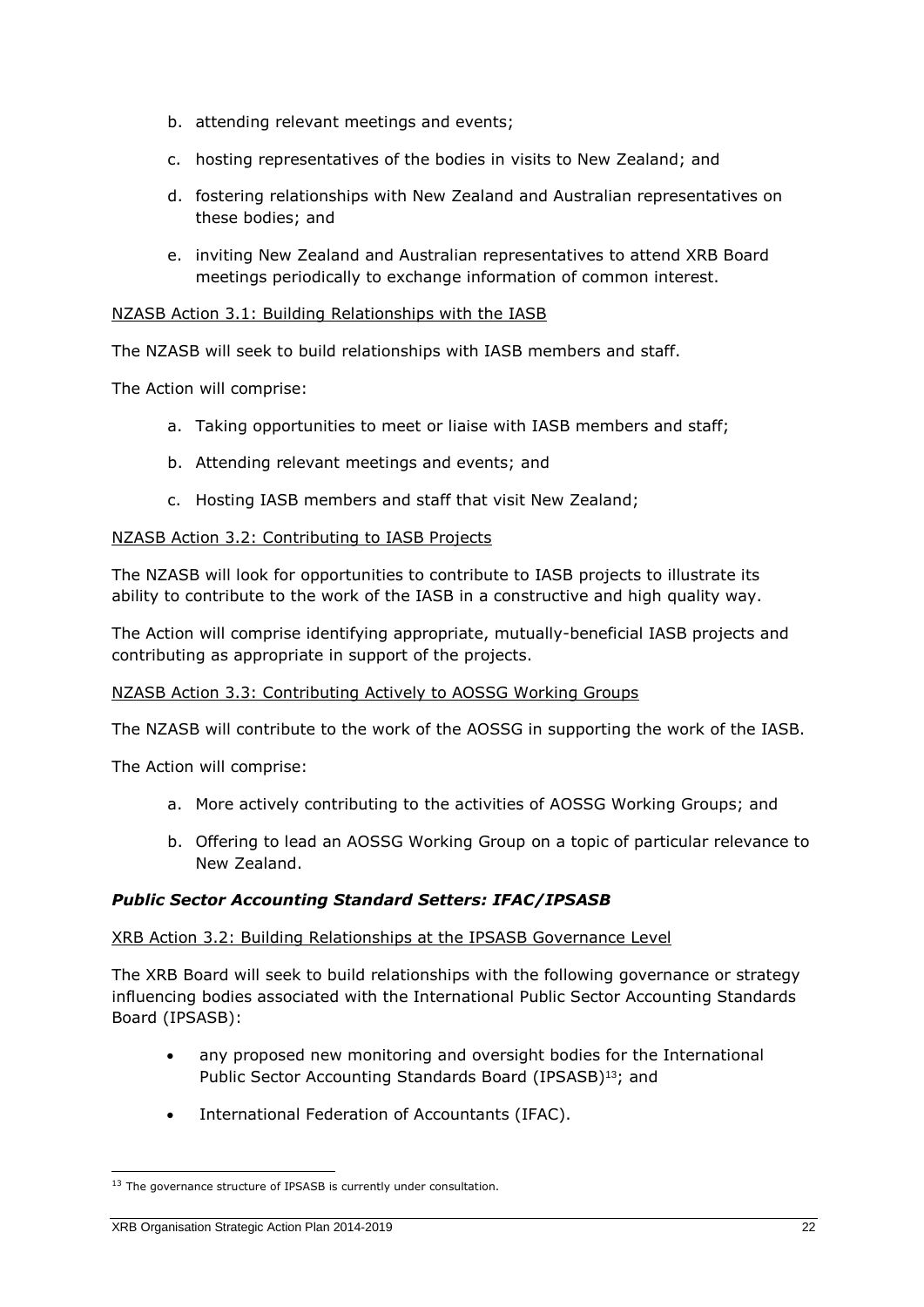The Action will comprise:

- a. taking opportunities to meet with these bodies and their members;
- b. attending relevant meetings and events;
- c. hosting representatives of the bodies in visits to New Zealand; and
- d. fostering relationships with New Zealand and Australian representatives on these bodies; and
- e. inviting New Zealand and Australian representatives to attend XRB Board meetings periodically to exchange information of common interest.

#### NZASB Action 3.4: Building Relationships with the IPSASB

The NZASB will seek to build relationships with IPSASB members and staff.

The Action will comprise:

- a. Taking opportunities to meet or liaise with IPSASB members and staff;
- b. Attending relevant meetings and events;
- c. Hosting IPSASB members and staff that visit New Zealand;
- d. Fostering relationships with any New Zealand and Australian IPSASB members; and
- e. Inviting any New Zealand and Australian IPSASB members to attend NZASB meetings periodically to exchange information of common interest.

#### XRB Action 3.3: Nominating a New Zealand Member on IPSASB<sup>14</sup>

The XRB Board will continue to work to ensure that there is a New Zealand member on the IPSASB.

The Action will comprise:

-

- a. proactively nominating an appropriate New Zealand standard setter to be a member of IPSASB; and
- b. ensuring adequate and appropriate technical, administrative and financial support is provided to the member during his/her term.

#### XRB Action 3.4: Promoting New Zealand Membership of any IPSASB Consultative Advisory Group

The XRB Board will promote a New Zealander/New Zealand organisation to be member of the proposed new Consultative Advisory Group (CAG) to the IPSASB.<sup>15</sup>

<sup>&</sup>lt;sup>14</sup> Given the current membership of IFRS Foundation Boards and staff, pursuing representation on the IASB is not considered to be a priority at this time.

<sup>&</sup>lt;sup>15</sup> The governance structure of IPSASB, including the possible establishment of a CAG, is currently under consultation. The objective of a CAG is to provide a forum in which the IPSASB can consult with representatives of different groups of constituents to obtain input and feedback on its work program, project priorities, major technical issues, due process and activities in general.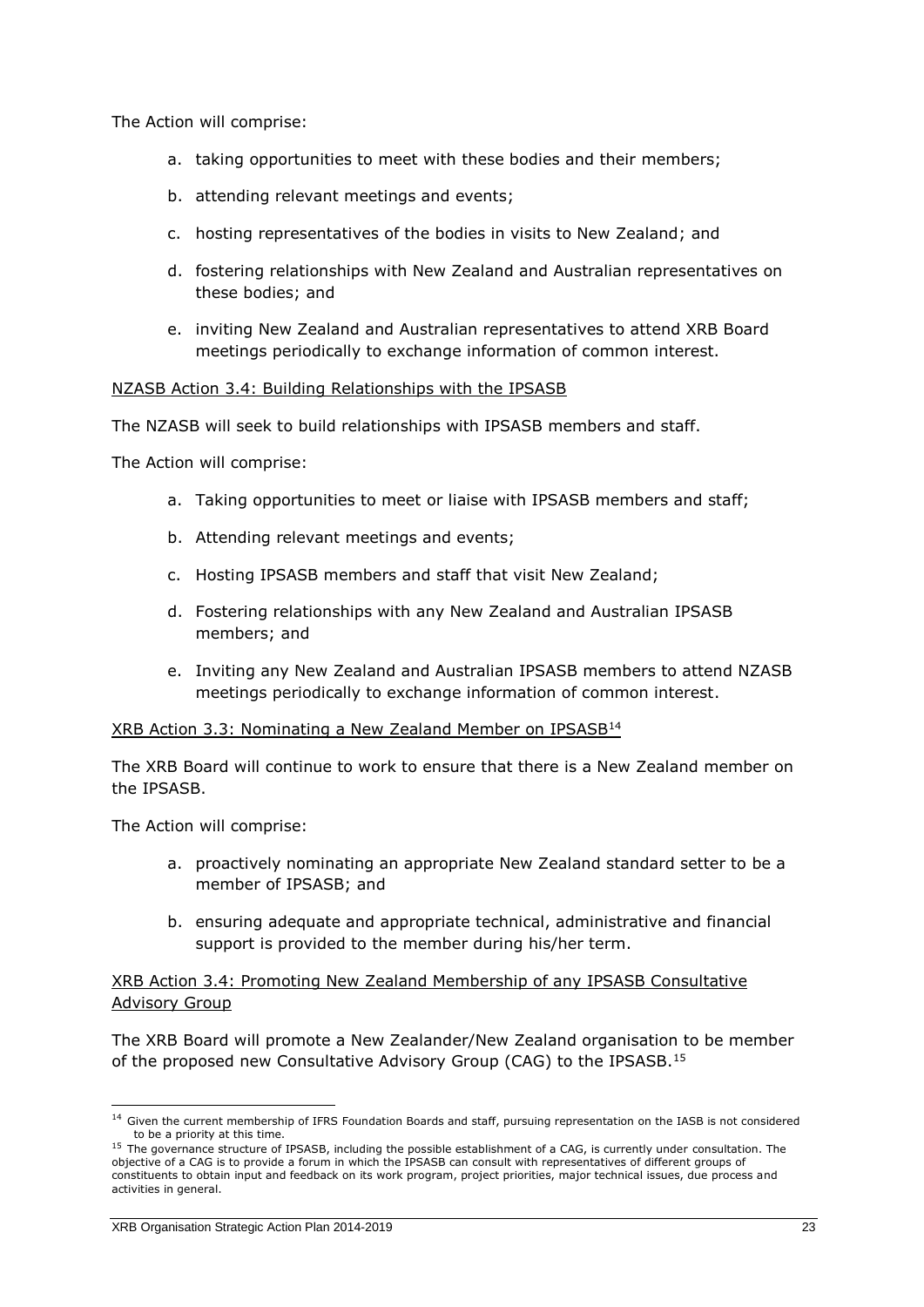The Action will comprise proactively nominating a New Zealand representative and supporting the nominee's application when the CAG is established.

XRB Action 3.5: Promoting the Establishment of a Regional Public Sector Policy and Standard Setters Grouping

The XRB Board will promote the establishment of a Regional Public Sector Policy and Standard Setters Grouping.

The Action will involve actively canvassing other jurisdictions with an interest in high quality public sector reporting on the desirability of forming such a grouping within the Asia-Oceania Region.

NZASB Action 3.6: Promoting the Establishment of a Public Sector National Standard Setters Group

The NZASB will promote the establishment of an international public sector national standard setters group.

The Action will comprise:

- a. Discussing with other jurisdictions that have an interest in adopting IPSASs their interest in establishing an international public sector national standard setters group; and
- b. Working with those jurisdictions and appropriate international institutions to facilitate the establishment of such a group.

#### NZASB Action 3.5: Contributing to an IPSASB Project

The NZASB will actively contribute to an IPSASB project to illustrate its ability to contribute to the work of the IPSASB in a constructive and high quality way and its ongoing commitment to assisting the IPSASB enhance the quality of its standards.

The Action will comprise identifying an appropriate, mutually-beneficial IPSASB project and contributing technical resources in support of that project.

#### *Auditing & Assurance Standard Setters: IFAC/IAASB/IESBA*

#### Action 3.7: Building Relationships at the IAASB/IESBA Governance Level

The XRB Board will seek to build relationships with the following governance or strategy influencing bodies associated with the International Auditing and Assurance Standards Board (IAASB) and the International Ethics Standards Board for Accountants (IESBA):

- International Federation of Accountants (IFAC);
- Monitoring Group; and
- Public Interest Oversight Board (PIOB).

The Action will comprise:

a. taking opportunities to meet with these bodies and their members;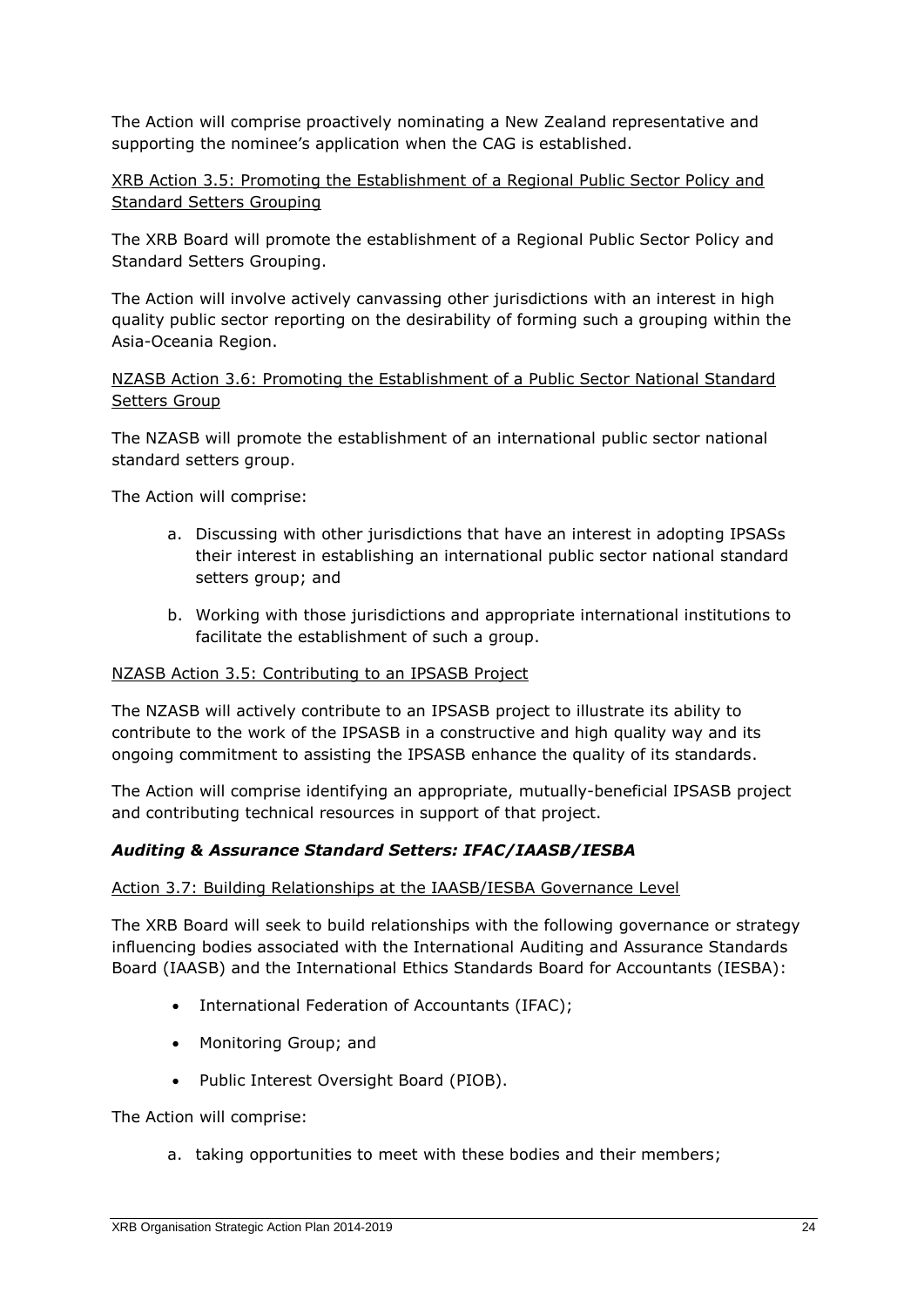- b. attending relevant meetings and events;
- c. hosting representatives of the bodies in visits to New Zealand; and
- d. fostering relationships with New Zealand and Australian representatives on these bodies; and
- e. inviting New Zealand and Australian representatives to attend XRB Board meetings periodically to exchange information of common interest.

#### NZAuASB Action 3.1: Building Relationships with the IAASB

The NZAuASB will seek to build and maintain relationships with IAASB members and staff.

The Action will comprise:

- a. Attending relevant meetings and events (including National Standard Setters meetings);
- b. Taking opportunities to meet with IAASB members and staff;
- c. Fostering relationships with Australian representatives on the IAASB and those who are involved in relevant working groups;
- d. Hosting IAASB members and staff in visits to New Zealand.

#### NZAuASB Action 3.3: Building Relationships with the IESBA

The NZAuASB will seek to build relationships with IESBA members and staff.

The Action will comprise:

- a. Attending relevant meetings and events (including NSS meetings);
- b. Taking opportunities to meet with IESBA members and staff; and
- c. Fostering relationships with Australian representatives on the IESBA.

#### NZAuASB Action 3.2: Increasing the International Visibility of the NZAuASB

The NZAuASB will take advantage of opportunities to increase its visibility in the international arena so as to illustrate its ability to contribute to the work of the IAASB in a constructive and high quality way.

The Action will comprise:

- a. Volunteering to present at the NSS meetings on New Zealand projects or with the AUASB on joint projects; and
- b. Identifying an appropriate, mutually beneficial IAASB project and contributing technical resources in support of that project.

#### *Not-For-Profit Accounting Standard Setters*

XRB Action 3.6: Promoting an International Grouping of Not-For-Profit Standard Setters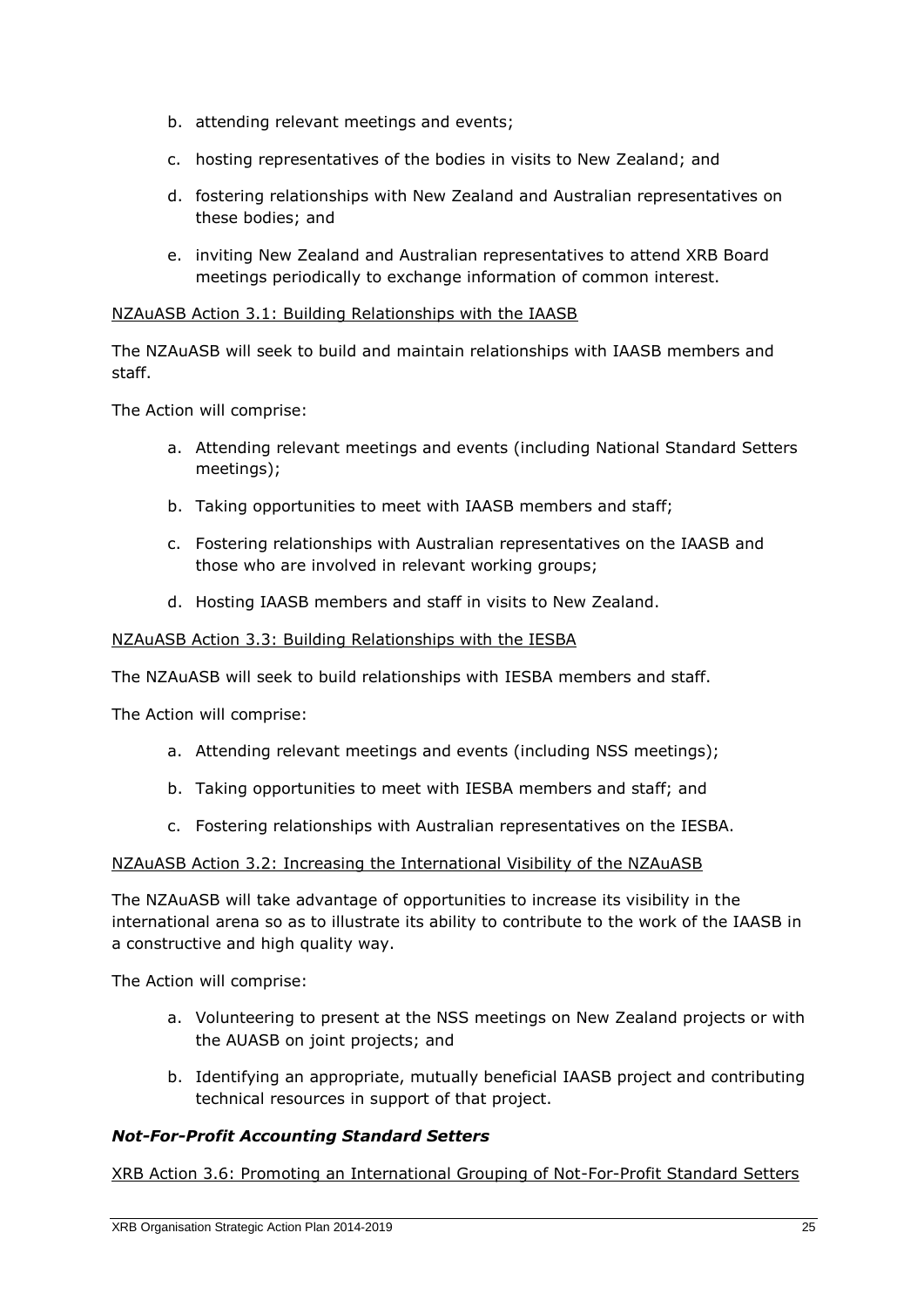The XRB Board will promote the establishment of an international not-for-profit standard setters group.

The Action will involve canvassing other jurisdictions with an interest in setting high quality not-for-profit accounting standards on the establishment of such an international not-for-profit standard setters group.

### **Specific Strategy 4: Enhance Constituency Engagement and Support**

Another key aspect of the XRB standard setting strategy is to ensure that it develops standards in collaboration with the constituency. This is reflected in Specific Strategy 4 which has three elements: constituency engagement, educational activities, and sector facilitation.

#### *Constituency Engagement*

#### *Purpose of Strategy*

The purpose of this strategy is to establish approaches to further enhance the level and quality of constituency engagement undertaken by the XRB Organisation.

#### *Specific Strategic Actions*

#### *Due Process Engagement*

NZASB Action 4.1: Enhancing Accounting Standards Due Process Consultation

The NZASB will seek to enhance consultation with major preparer and user constituent groups across all sectors on specific issues relating to standards, especially consultation relating to due process documents.

The Action will comprise:

- a. Identifying and implementing innovative, targeted consultation methods that are high value-added but relatively low-effort from the constituents' point of view; and
- b. Proactively engaging with relevant constituent groups about specific technical issues or matters being considered domestically or internationally.

#### NZAuASB Action 4.1: Enhancing Auditing and Assurance Standards Due Process Consultation

The NZAuASB will seek to enhance consultation with major assurance practitioners and user constituent groups on specific issues relating to the auditing and assurance standards, especially consultation relating to due process documents.

The Action will comprise:

a. Identifying and implementing innovative, targeted consultation methods that are high value-added but relatively low-effort from the constituents' point of view; and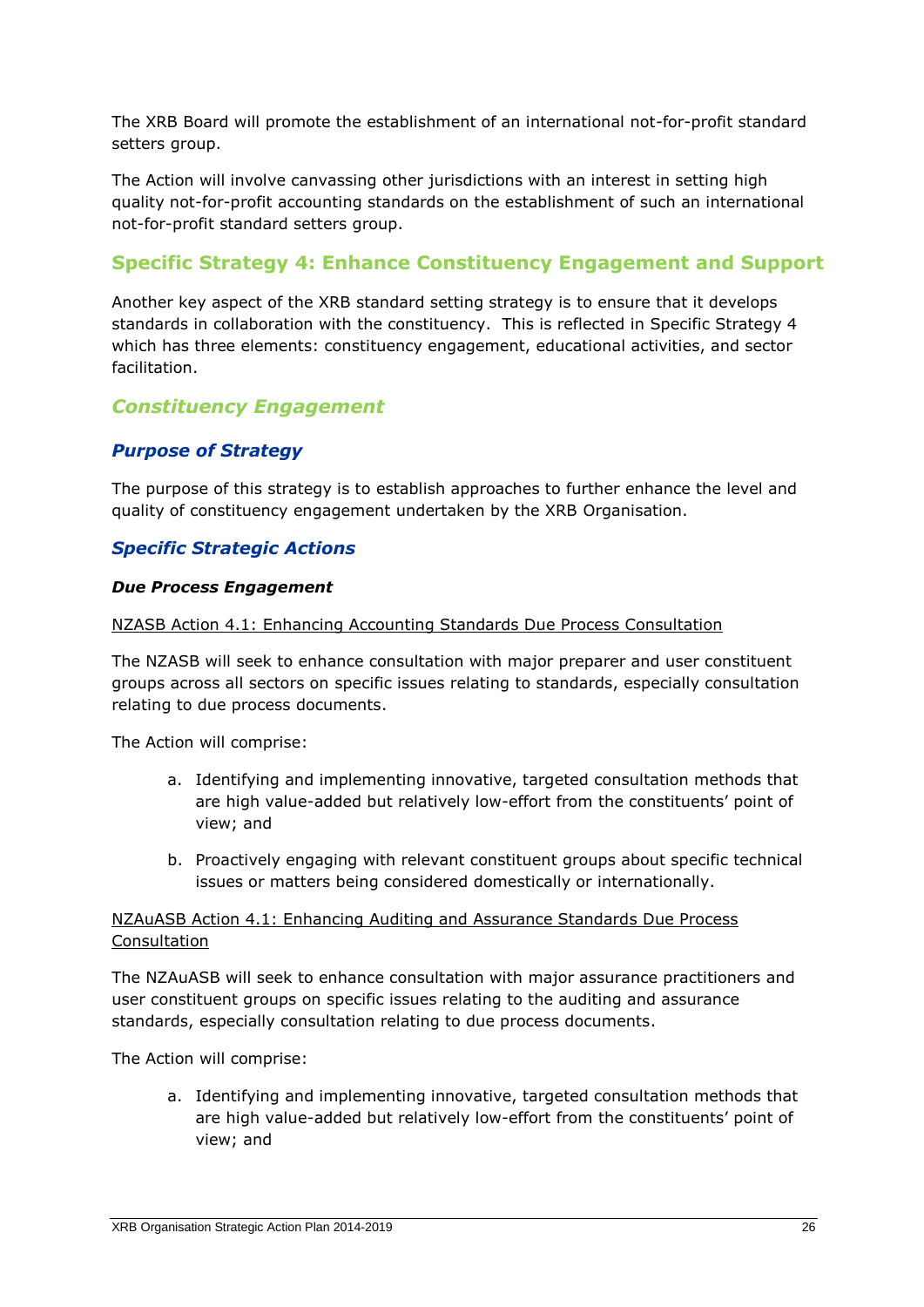b. Proactively engaging with relevant constituent groups about specific technical issues or matters being considered domestically or internationally.

#### NZAuASB Action 4.3: Improving Engagement Relating to Other Assurance Reports

The NZAuASB will seek to improve its engagement with assurance practitioners and (particularly) users of Other Assurance Reports (i.e. assurance engagements other than audits and reviews of historical financial statements).

The Action will comprise:

- a. Developing a constituency database identifying these users and assurance practitioners;
- b. Specifically targeting this group when consulting about relevant standards using customised communication approaches.

#### NZAuASB Action 4.4: Improving Engagement with Small Assurance Practitioners

The NZAuASB will seek to improve its engagement with assurance practitioners that are small firms and sole practitioners.

The Action will comprise:

- a. Developing a constituency database identifying these assurance practitioners;
- b. Specifically targeting this group when consulting about relevant standards using customised communication approaches.

#### *General Engagement*

#### XRB Action 4.1: Undertaking General Discussions with Major Constituent Groups

The XRB Board will undertake semi-formal discussions with major constituent groups across all sectors on a regular basis. These discussions will involve "taking the pulse" and will cover general matters relating to the financial reporting framework, and current and emerging issues of interest to the constituent groups.

The Action will comprise:

- a. meeting with major constituent groups on a rolling basis as part of the XRB Board's regular meetings;
- b. taking opportunities to meet with major constituent groups in other fora, including at events hosted by those groups; and
- c. organising thought leadership sessions to interact with the constituency, including presentation of relevant research findings and the occasional lecture series.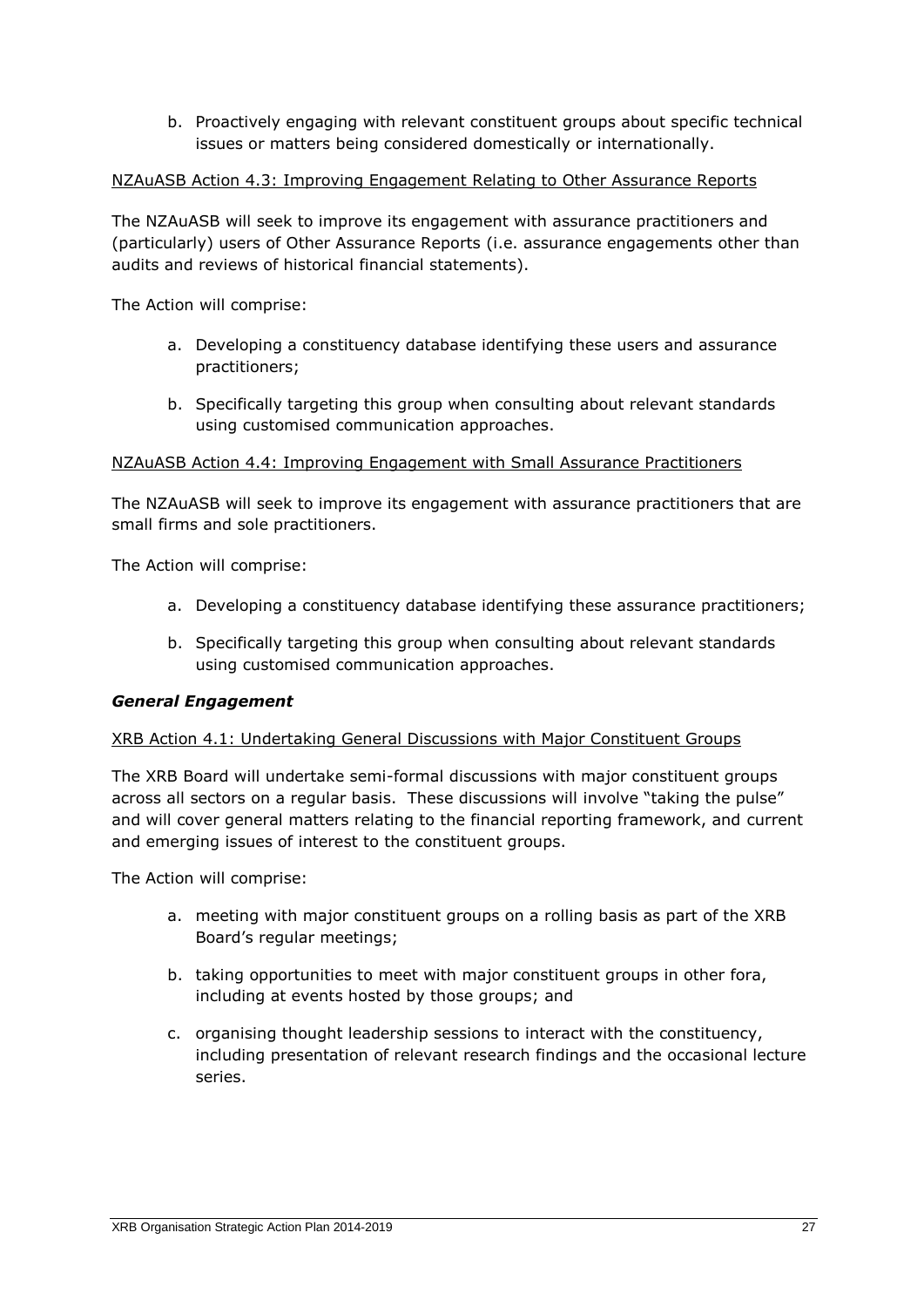#### XRB Action 4.2: Undertaking One-On-One Discussions

The XRB Board will engage with individuals and groups in the constituency on a one-toone basis about general matters relating to the current financial reporting framework, international developments, and emerging trends and pressures.

The Action will comprise ad-hoc meetings and discussions undertaken by individual XRB Board members.

#### NZASB Action 4.2: Undertaking On-Going Dialogue with Accounting Standards Constituents Groups

The NZASB will undertake an on-going dialogue with relevant constituent groups across all sectors on general matters relating to accounting standards.

The Action will comprise:

- a. Meeting with major constituent groups on a rolling basis as part of the NZASB's regular meetings;
- b. Taking opportunities to meet with major constituent groups in other fora, including at events hosted by those groups; and
- c. Maintaining strong working relationships at the operational level with key constituent groups.

#### NZAuASB Action 4.2: Undertaking On-Going Dialogue with Auditing and Assurance Standards Constituent Groups

The NZAuASB will undertake an on-going dialogue with relevant constituent groups across all sectors on general matters relating to auditing & assurance standards, including changes resulting from the evolving nature of the audit market.

The Action will comprise:

- a. Meeting with major constituent groups on a rolling basis as part of the NZAuASB's regular meetings;
- b. Taking opportunities to meet with major constituent groups in other fora, including at events hosted by those groups; and
- c. Maintaining strong working relationships at the operational level with key constituent groups.

#### *Educational Activities*

#### *Purpose of Strategy*

The purpose of this strategy is to increase the organisation's involvement in education activities to help the constituency better understand the role, purpose and requirements of XRB standards.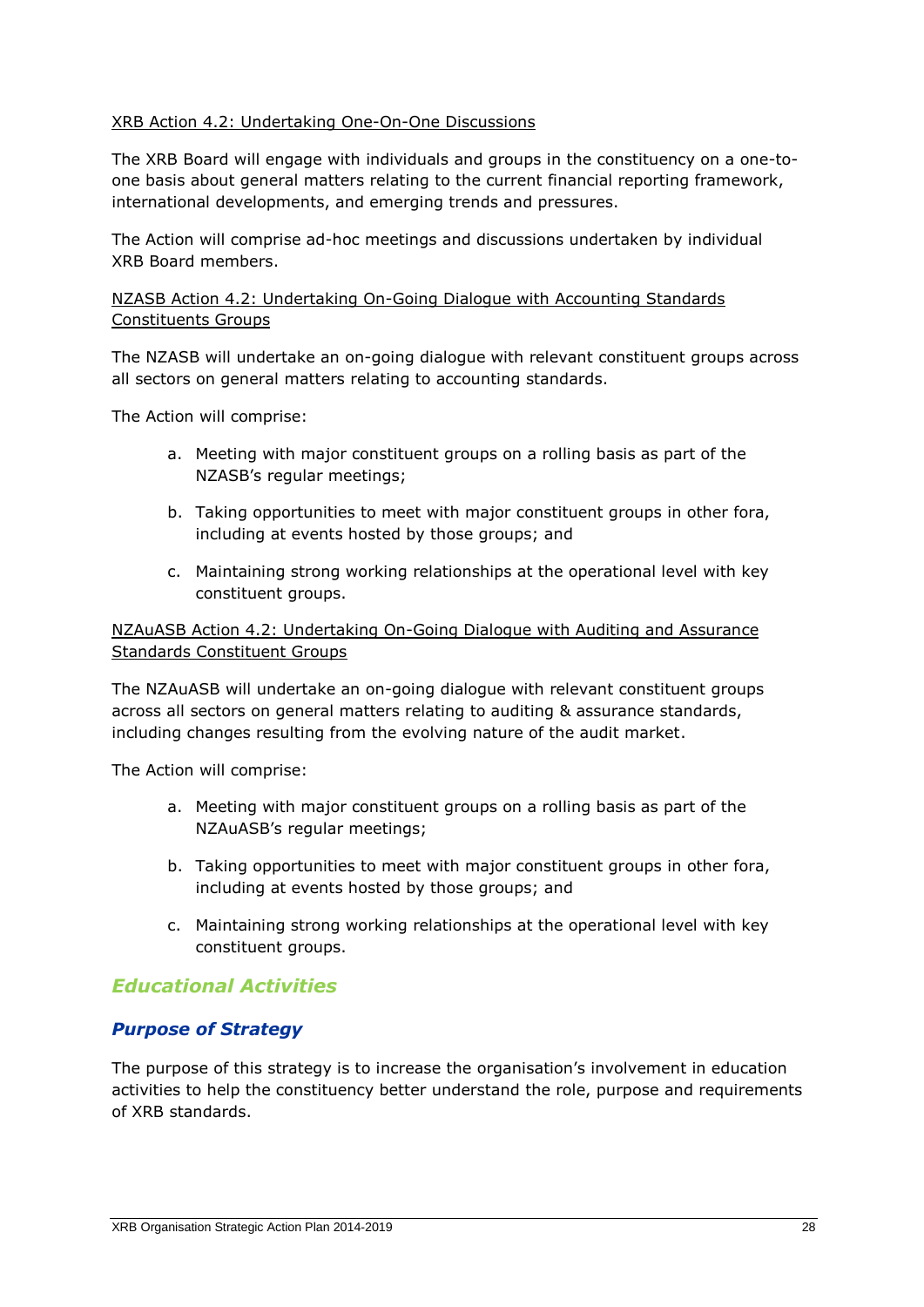#### *Specific Strategic Actions*

#### XRB Action 4.3: Promoting Understanding of the New Financial Reporting Framework

The XRB Board will promote increased understanding of the new financial reporting framework (both legislative and Standards elements) across the wider constituency.

The Action will comprise:

- a. working with umbrella groups to help them ensure their members understand the Framework and its requirements;
- b. seminars, presentations and speaking engagements targeted at both the general constituency and the specific sectors; and
- c. customised communication approaches, such as media initiatives and publication of articles, aimed at specific constituency groups.

This Action will include initiatives specifically targeted at NFP Funders.

#### XRB Action 4.4: Promoting the Importance of Convergence with IASB and IAASB **Standards**

The XRB Board will promote increased understanding amongst the for-profit constituency of the importance of New Zealand accounting standards being converged with IASB standards and New Zealand auditing and assurance standards being converged with IAASB Standards.

The Action will comprise creating, and taking advantage of, opportunities to communicate the benefits of applying internationally converged standards in New Zealand, and the costs of not doing so.

#### NZASB Action 4.3: Promoting Understanding of Accounting Standards

The NZASB will promote an increased understanding of accounting standards by constituents.

The Action will comprise:

- a. Working with umbrella groups to help them ensure their members understand the accounting standards; and
- b. Supporting umbrella groups, particularly those in the NFP sector, to deliver seminars, and other educational activities that inform constituents about the accounting standards.

#### NZASB Action 4.4: Preparing Guidance on Accounting Standards

Where appropriate the NZASB will prepare guidance on accounting standards, particularly for entities in the NFP sector, as a way of helping non-technical constituent groups (both preparers and users) understand accounting standards.

The Action will comprise the development of appropriate guidance.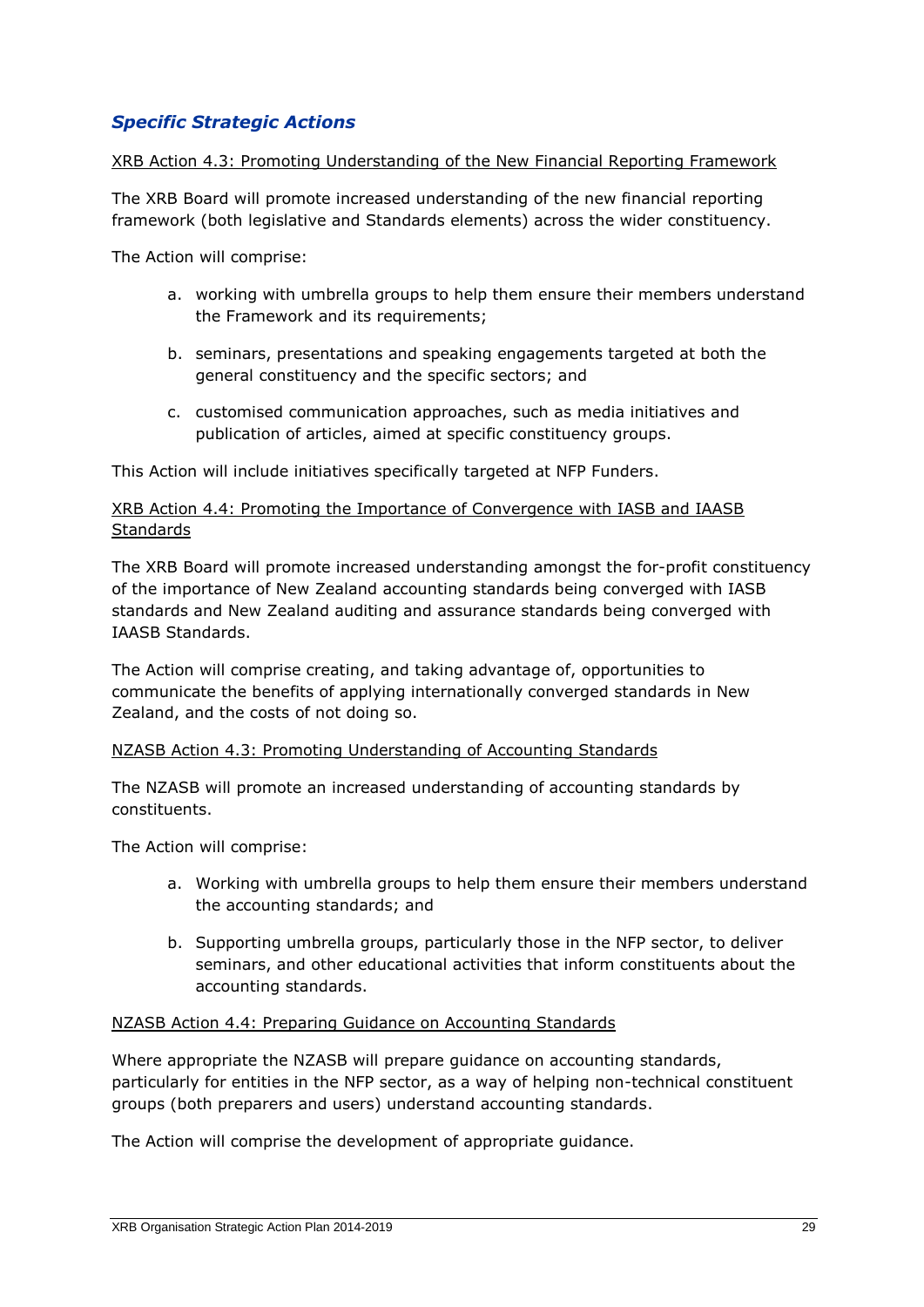#### NZASB Action 4.5: Liaising with Relevant Organisations about Professional Development Relating to Accounting Standards

Where appropriate, the NZASB will work with relevant umbrella organisations that provide professional development training for their members to help them ensure the content reflects current accounting standards requirements.

This Action will comprise:

- a. Periodically meeting with relevant organisations to update them on accounting standards developments; and
- b. Encouraging those organisations to include relevant accounting standards related content in their professional development programmes.

#### NZAuASB Action 4.5: Promoting Understanding of Other Assurance Engagements

The NZAuASB will undertake activities to promote an increased understanding of the requirements of Other Assurance Standards and the engagements they apply to.

The Action will comprise: conducting seminars, presentations, speaking engagements and other educational activities as appropriate that inform assurance practitioners and users about what comprises Other Assurance engagements and the standards that apply to those engagements.

#### NZAuASB Action 4.6: Promoting Greater Understanding of the Purpose of Audits and Reviews

The NZAuASB will undertake activities to promote an increased understanding by assurance users of the purpose of audit and review engagements.

The Action will comprise:

- a. Working with umbrella groups to help them educate their members on the purpose of audit and review engagements;
- b. Conducting seminars, presentations, speaking engagements and other educational activities as appropriate to help educate assurance users and those charged with governance in the general constituency about the purpose of audit and review engagements, with a particular emphasis on the NFP sector.

#### NZAuASB Action 4.7: Promoting Understanding of the New Auditor Reporting **Requirements**

The NZAuASB will undertake activities to promote an understanding of the IAASB's new auditor reporting requirements as they apply to New Zealand reporting entities.

The Action will comprise:

a. Working with umbrella groups where appropriate to help them ensure their members understand the new auditor reporting requirements; and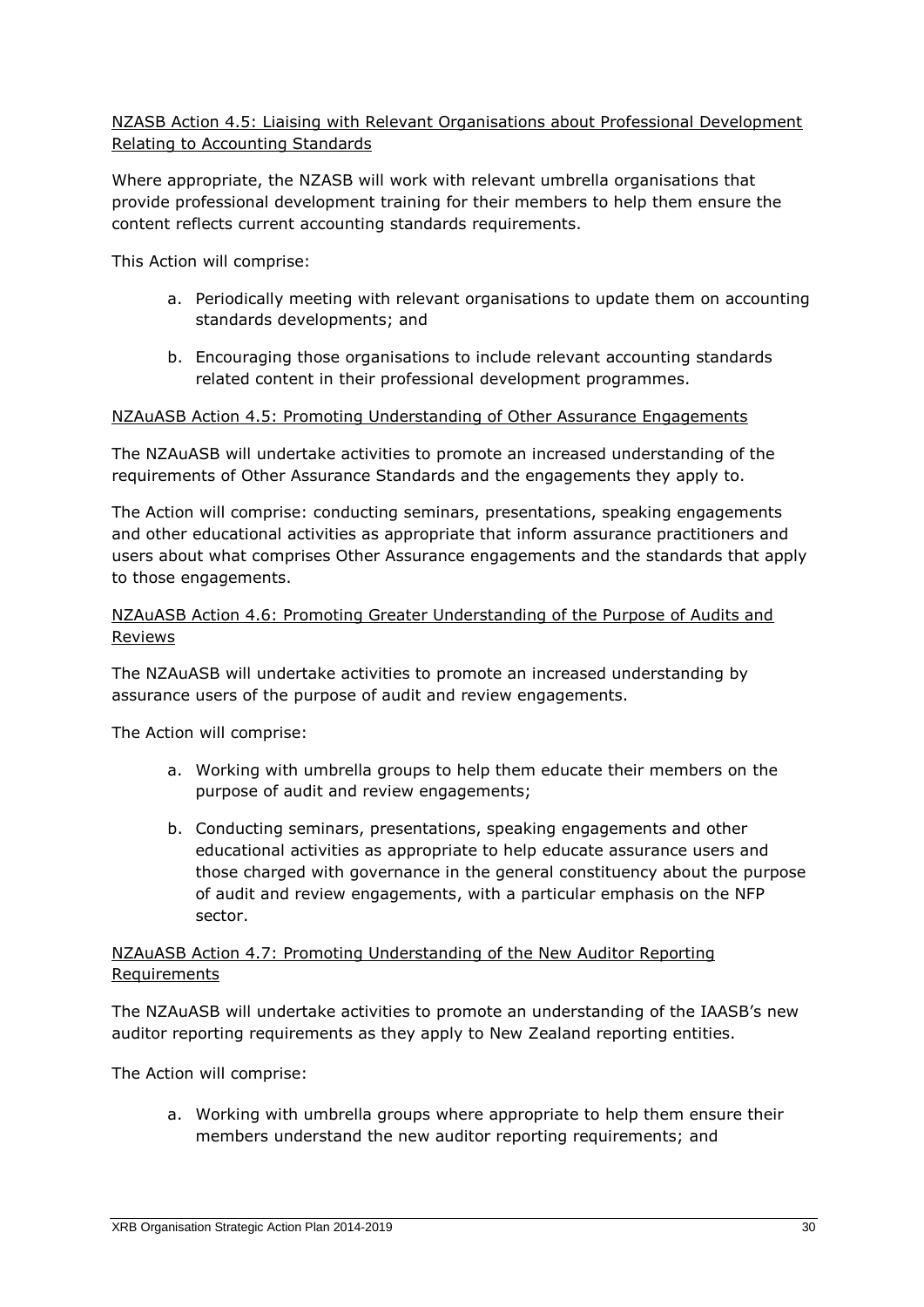b. Conducting seminars, presentations, speaking engagements and other educational activities as appropriate that inform assurance users and those charged with governance about the new auditor reporting requirements.

NZAuASB Action 4.8: Promoting Understanding of the Factors that Affect Audit Quality

The Action will comprise:

- a. Working with umbrella groups where appropriate to help them ensure their members understand the factors that affect audit quality; and
- b. Conducting seminars, presentations, speaking engagements and other educational activities as appropriate that inform assurance users and those charged with governance about the factors that affect audit quality.

#### *Sectoral Facilitation*

#### *Purpose of Strategy*

The purpose of this strategy is two-fold:

- to actively facilitate other relevant organisations to provide appropriate training and professional development activities relating to financial reporting; and
- to actively work with other agencies to ensure the linkages between the work of relevant agencies in the financial reporting area are identified and gaps addressed.

#### *Specific Strategic Actions*

#### XRB Action 4.5: Supporting the Functioning of the Financial Reporting Structure

The XRB Board will support the general functioning of the financial reporting structure by working with other organisations in the sector to help ensure the various aspects of the 'financial reporting system' are appropriately linked, the respective roles of the various organisations are clearly understood, the linkages between the work of the various organisations are identified and any gaps are addressed.

The Action will comprise:

- a. in the for-profit sector, working with MBIE, Financial Markets Authority (FMA), Reserve Bank of New Zealand (RBNZ), the Institute of Directors (IoD), and other relevant organisations;
- b. in the public sector, working with MBIE, Office of the Auditor-General (OAG), Treasury, Local Government Association, the New Zealand Society of Local Government Managers (SOLGM) and the Department of Internal Affairs (DIA), and other relevant organisations; and
- c. in the not-for-profit sector, working with MBIE, DIA Charities Services, Philanthropy New Zealand and other funders, Association of Non-Governmental Organisations of Aotearoa (ANGOA) and other major umbrella groups, and other relevant organisations.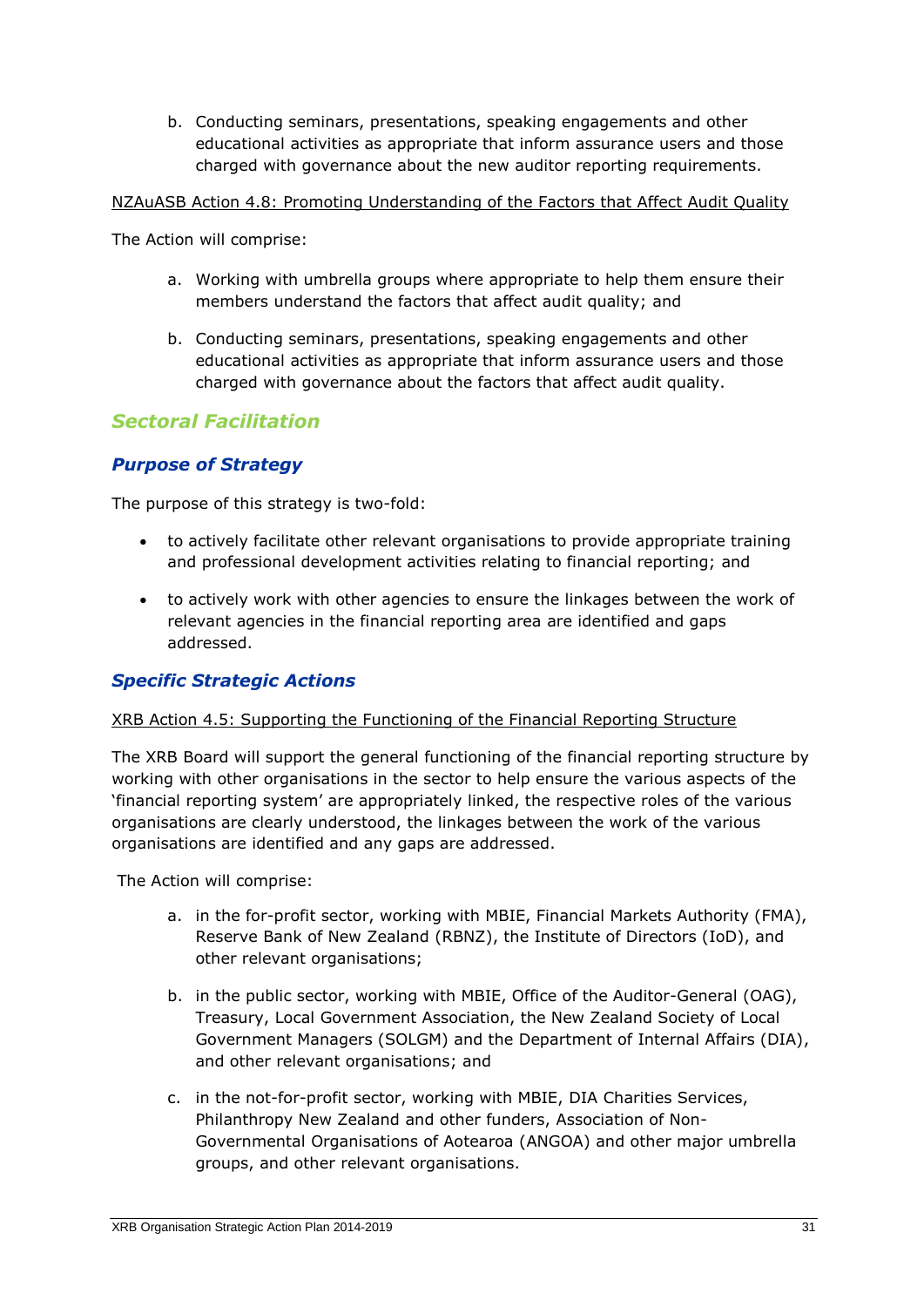#### NZASB Action 4.6: Liaising with Accounting Educators

The NZASB will liaise with tertiary institutions and professional accountancy bodies (that set professional entrance requirements) to ensure courses reflect current accounting standards.

This Action will comprise:

- a. Periodically meeting with tertiary institutions and professional accounting bodies to update them on accounting standards developments so that they can consider the implications for course syllabi; and
- b. Taking opportunities to engage with tertiary educators about accounting standards requirements and trends, including at relevant events and academic fora.

#### NZAuASB Action 4.9: Facilitating the Enhancement of Audit Quality

The NZAuASB will encourage other key organisations involved in financial reporting to work together to enhance audit quality in New Zealand through the application of the IAASB's Framework for Audit Quality.

The Action will comprise actively engaging with relevant groups within the financial reporting chain to:

- a. Identify potential gaps in audit quality in New Zealand market by analysing current arrangements against the IAASB framework; and
- b. Identify areas for enhancing current practice, approaches or standards by key stakeholders.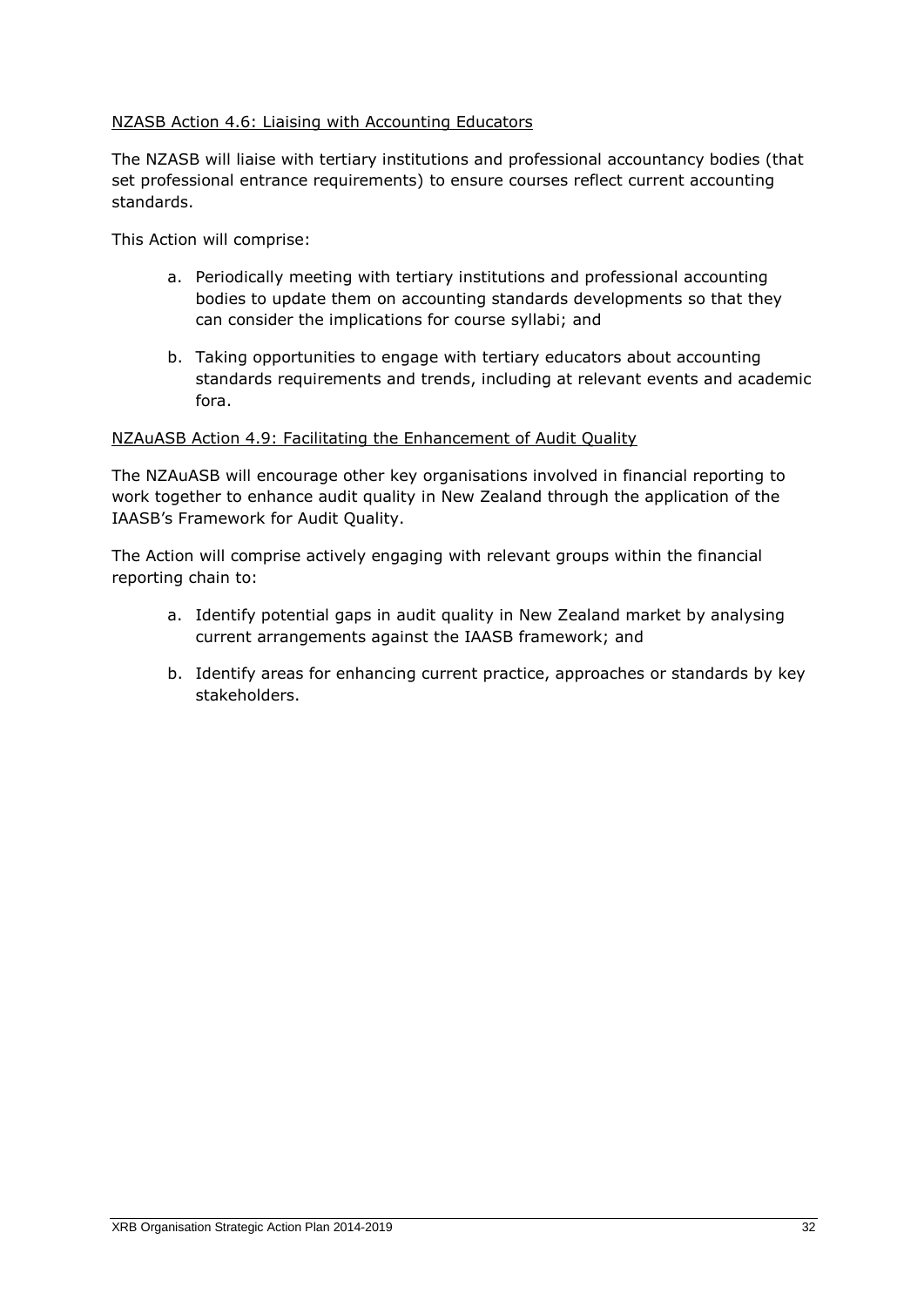### **4. Ownership Strategic Actions**

This section outlines the strategic actions that the XRB Organisation will undertake from an ownership perspective. These activities relate to the financial stewardship and capability maintenance of the XRB Organisation.

#### **Specific Strategy 5: Maintain Capability within a Financially Prudent Organisation**

#### *Purpose of Strategy*

In addition to the strategic initiatives related to output delivery (as outlined in sections 2 and 3), it is important that the XRB operates in a sustainable manner both financially and in terms of its capability. Specific Strategy 5 recognises the importance of this objective.

#### *Specific Strategic Actions*

The XRB's specific strategic actions in this area reflect the key ownership performance drivers in the organisation: fiscal prudence, maintaining capability and continuous improvement.

XRB Action 5.1: Operating in a Financially Prudent Manner While Maintaining Capability

The XRB Board will ensure that the XRB Organisation operates in a financially prudent manner including within the fiscal parameters established by appropriation while also maintaining the level of capability needed to deliver the outputs required and the strategic priorities established for the organisation.

The Action will comprise:

- a. ensuring that XRB expenditure is no greater than XRB funding, that being its annual appropriation plus any retained earnings;
- b. continuing to promote a value for money culture within the XRB Organisation;
- c. maintaining full operational capability, including retaining a near full complement of suitably qualified Board members and staff.

#### XRB Action 5.2: Promoting Continuous Improvement

The XRB Board will actively work to maintain a high performance culture commensurate with achieving the XRB's outcome goals, and which promotes continuous performance improvement.

The Action will comprise:

- a. identifying opportunities for cost saving and ensuring improved value for money;
- b. undertaking a Performance Improvement Framework self-review.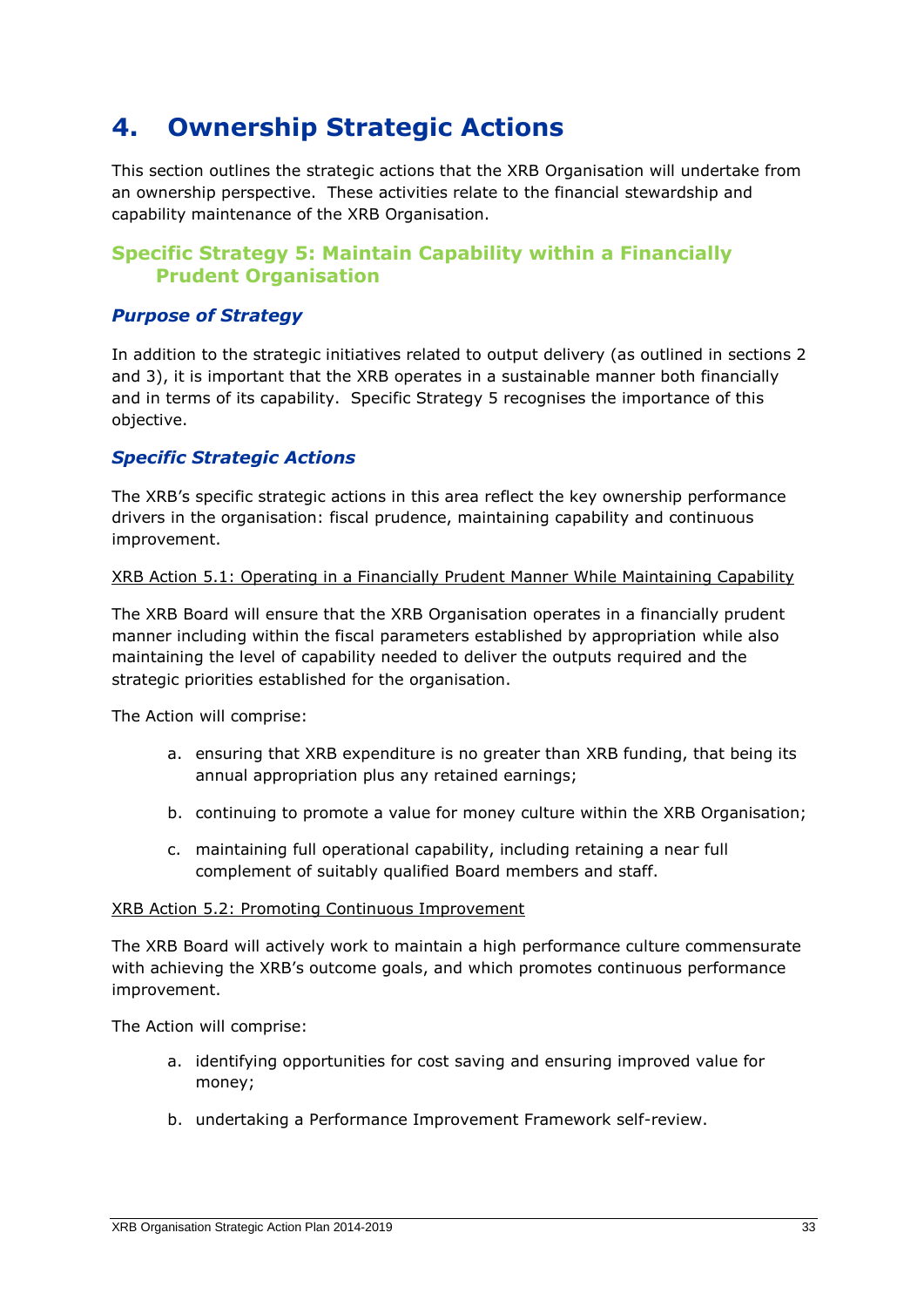## **5. XRB Strategic Action Plan Summary**

This Strategic Action Plan contains the actions the XRB Organisation is planning to undertake in the 2014/15 financial year and subsequent financial years to give effect to the XRB Strategic Plan "*Giving Life to the User-Needs Framework*" for the five year period 2014-2019. The XRB Organisation's planned strategic actions are summarised in the table below.

| <b>Strategic Plan</b><br><b>Strategy</b>                                                                                         | <b>XRB Board Actions</b>                                                | <b>NZASB Actions</b>                                                                    | <b>NZAUASB Actions</b>                                                                                              |
|----------------------------------------------------------------------------------------------------------------------------------|-------------------------------------------------------------------------|-----------------------------------------------------------------------------------------|---------------------------------------------------------------------------------------------------------------------|
| Specific Strategy 1: Maintain and Enhance Existing Standards - Part A: Maintain Existing Suites of Standards (Business as Usual) |                                                                         |                                                                                         |                                                                                                                     |
| Monitoring                                                                                                                       | XRB Action1A.1: Monitoring<br>Appropriateness of Reporting<br>Framework | NZASB Action 1A.3: Monitoring<br>Accounting Standards Implementation<br><b>Issues</b>   | NZAuASB Action 1A.3: Monitoring the<br>Assurance Environment                                                        |
|                                                                                                                                  | XRB Action A1.2: Monitoring<br><b>International Developments</b>        |                                                                                         |                                                                                                                     |
| <b>Policy Support</b>                                                                                                            | XRB Action A1.3: Supporting Financial<br>Reporting Policy Work          |                                                                                         |                                                                                                                     |
| <b>International Due</b><br>Process                                                                                              | XRB Action A1.4: Commenting on<br>Governance and Strategy Proposals     | NZASB Action 1A.1: Contributing to<br>International Accounting Standards Due<br>Process | NZAuASB Action 1A.1: Contributing to<br><b>International Auditing and Assurance</b><br><b>Standards Due Process</b> |
| Maintenance                                                                                                                      |                                                                         | NZASB Action 1A.2: Maintaining New<br>Zealand Accounting Standards                      | NZAuASB Action 1A.2: Maintaining New<br>Zealand Auditing and Assurance<br><b>Standards</b>                          |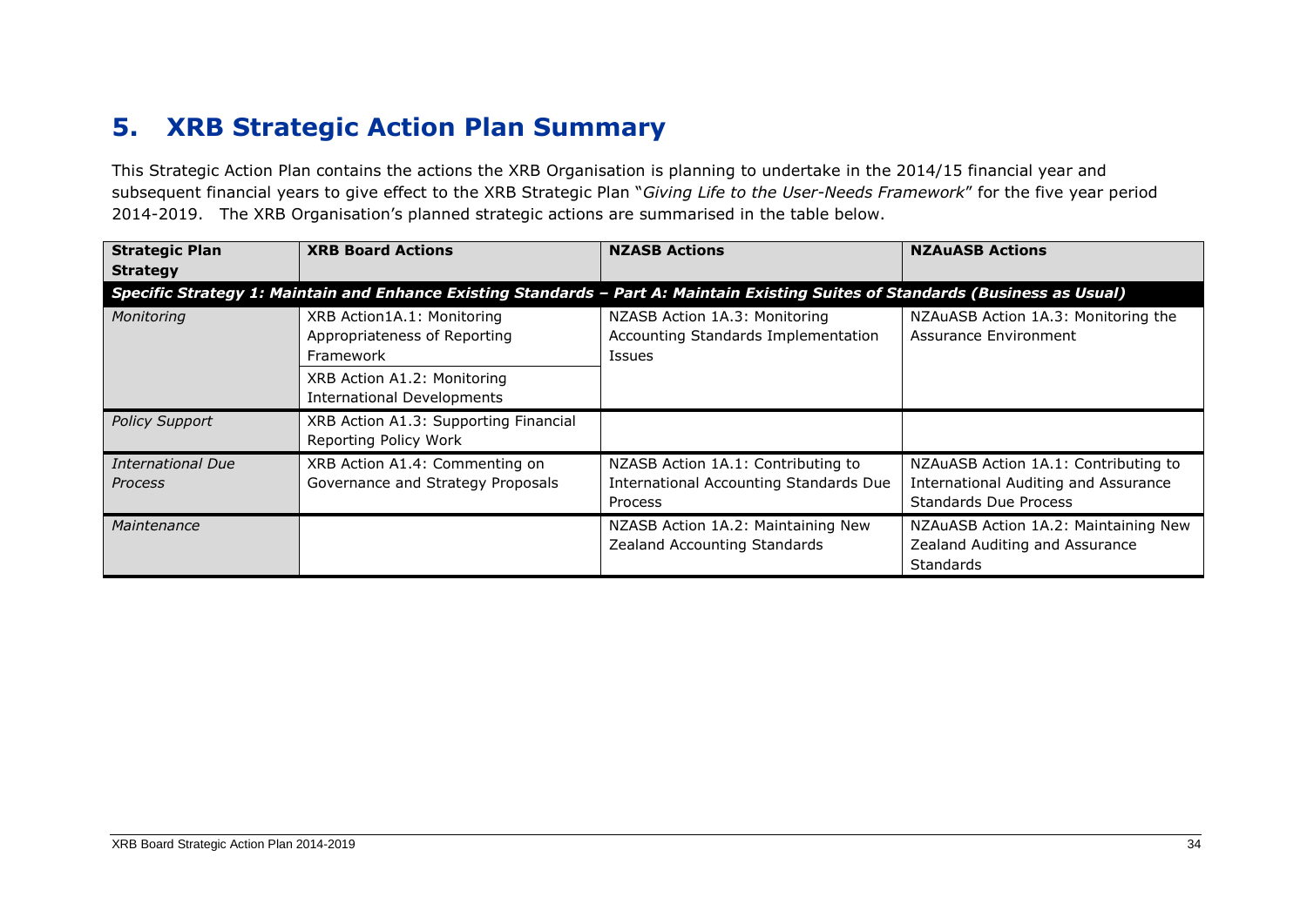| <b>Strategic Plan</b><br><b>Strategy</b> | <b>XRB Board Actions</b>                                                                       | <b>NZASB Actions</b>                                                                        | <b>NZAUASB Actions</b>                                                                                    |
|------------------------------------------|------------------------------------------------------------------------------------------------|---------------------------------------------------------------------------------------------|-----------------------------------------------------------------------------------------------------------|
|                                          | Specific Strategy 1: Maintain and Enhance Existing Standards - Part B: Address Critical Issues |                                                                                             |                                                                                                           |
| <b>For-Profit Entities</b>               |                                                                                                | NZASB Action 1B.1: Contributing to the<br>IASB's Disclosure Initiative Project              | NZAuASB Action 1B.1: Developing<br>Guidance on Assurance on Non-                                          |
|                                          |                                                                                                | NZASB Action 1B.2: Developing a RDR<br>Policy for For-Profit Accounting<br><b>Standards</b> | Financial Information                                                                                     |
| <b>PBE Entities</b>                      | XRB Action 1B.1: Considering the<br>Appropriateness of the Accounting                          | NZASB Action 1B.3: Developing a RDR<br>Policy for PBE Standards                             |                                                                                                           |
|                                          | Standards Framework for Incorporated<br><b>Societies</b>                                       | NZASB Action 1B.4: Improving the PBE<br>Standard on Non-Exchange Revenue                    |                                                                                                           |
|                                          |                                                                                                | NZASB Action 1B.5: Developing a<br>Standard on Reporting Service<br>Performance Information | NZAuASB Action 1B.3: Developing an<br>Auditing Standard on Auditing of<br>Service Performance Information |
| General                                  |                                                                                                |                                                                                             | NZAuASB Action 1B.2: Developing an<br>Assurance Standard on the Examination<br>of Prospective Information |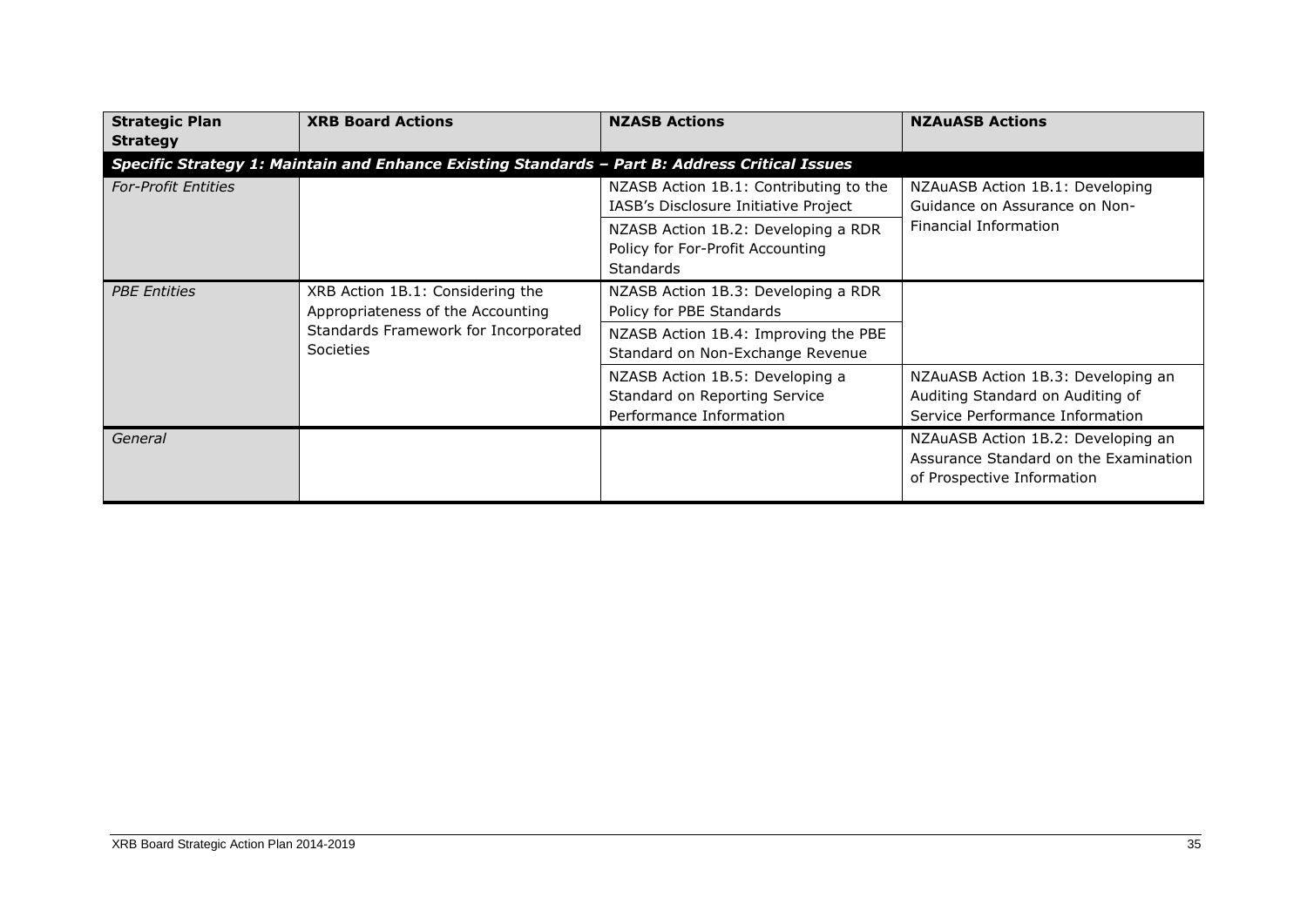| <b>Strategic Plan</b>                                     | <b>XRB Board Actions</b>                 | <b>NZASB Actions</b>                 | <b>NZAUASB Actions</b>                 |
|-----------------------------------------------------------|------------------------------------------|--------------------------------------|----------------------------------------|
| <b>Strategy</b>                                           |                                          |                                      |                                        |
| <b>Specific Strategy 2: Undertake User-Needs Research</b> |                                          |                                      |                                        |
| <b>For-Profit Users</b>                                   | Research Project 1                       |                                      |                                        |
|                                                           | XRB Action 2.1: Researching              |                                      |                                        |
|                                                           | Information Needs of Users of New        |                                      |                                        |
|                                                           | Zealand Capital Market Entity Reports    |                                      |                                        |
|                                                           | Research Project 2                       |                                      |                                        |
|                                                           | XRB Action 2.2: Researching              | NZASB Action 2.1: Researching        | NZAuASB Action 2.1: Researching        |
|                                                           | Information Needs of Users of For-Profit | Information Needs of Users of Tier 2 | Assurance Needs of Users of Non-Public |
|                                                           | Tier 2 Entity Reports                    | For-Profit Entity Financial Reports  | <b>Interest Entities Reports</b>       |
|                                                           | XRB Action 2.3: Researching Non-         |                                      |                                        |
|                                                           | Financial Information Needs of Users in  |                                      |                                        |
|                                                           | the For-Profit Sector                    |                                      |                                        |
| <b>Public Sector Users</b>                                | Research Project 3                       |                                      |                                        |
|                                                           | XRB Action 2.4: Researching              | NZASB Action 2.2: Researching        |                                        |
|                                                           | Information Needs of Rating Agencies of  | Information Needs of Users of Tier 1 |                                        |
|                                                           | <b>Public Sector Entities</b>            | Public Sector PBE Financial Reports  |                                        |
|                                                           | Research Project 4                       |                                      |                                        |
|                                                           |                                          | NZASB Action 2.3: Researching        |                                        |
|                                                           |                                          | Information Needs of Users of Tier 2 |                                        |
|                                                           |                                          | Public Sector PBE Financial Reports  |                                        |
| <b>NFP Users</b>                                          | Research Project 5                       |                                      |                                        |
|                                                           | XRB Action 2.5: Researching              | NZASB Action 2.4: Analysing NFP Tier |                                        |
|                                                           | Information Needs of Key NFP Users       | Populations                          |                                        |
|                                                           | Research Project 6                       |                                      |                                        |
|                                                           |                                          |                                      | NZAuASB Action 2.2: Researching the    |
|                                                           |                                          |                                      | Demand for Simple Assurance for Small  |
|                                                           |                                          |                                      | <b>NFPs</b>                            |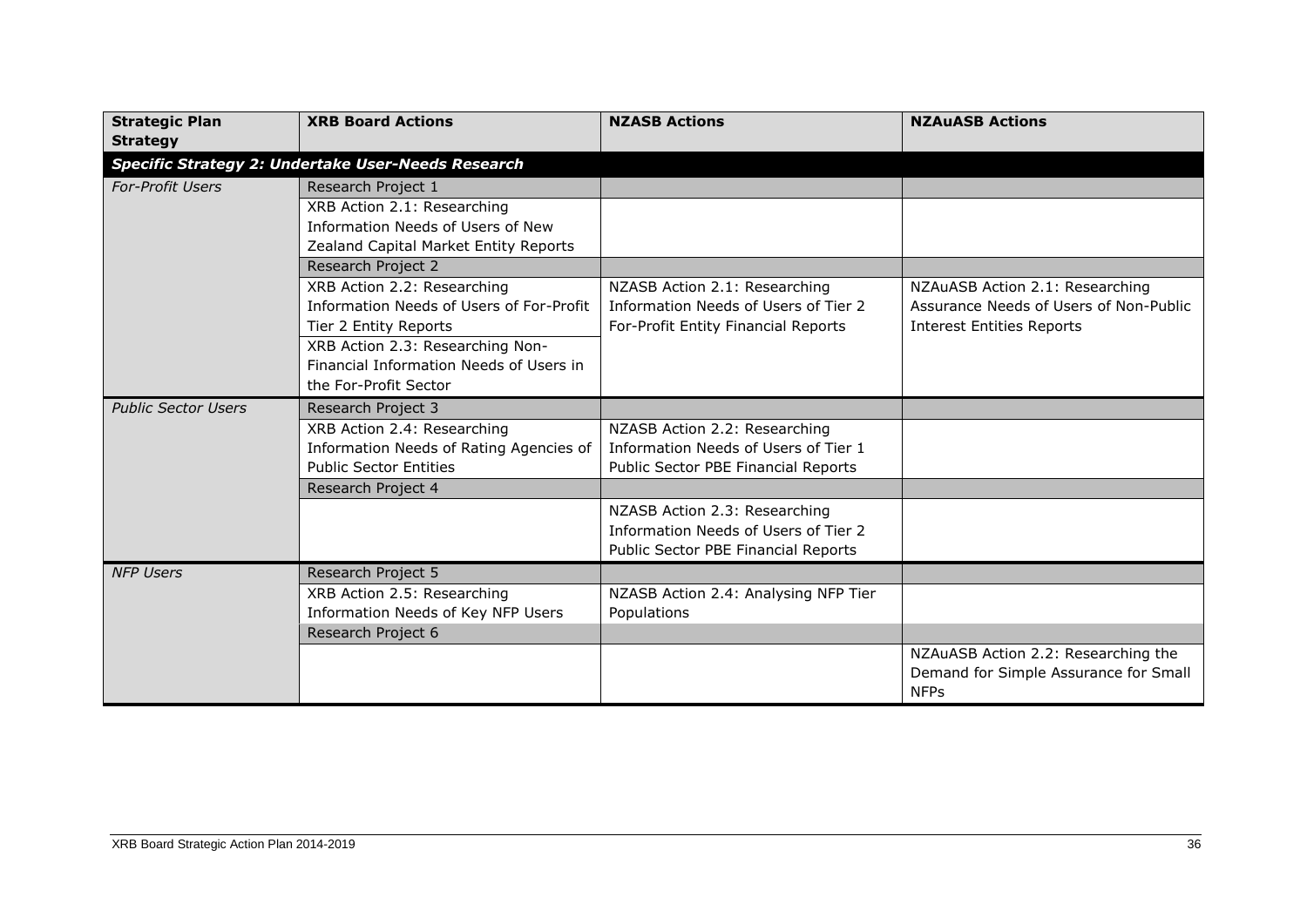| <b>Strategic Plan</b>  | <b>XRB Board Actions</b>                                       | <b>NZASB Actions</b> | <b>NZAuASB Actions</b>                 |  |  |
|------------------------|----------------------------------------------------------------|----------------------|----------------------------------------|--|--|
| <b>Strategy</b>        |                                                                |                      |                                        |  |  |
|                        | Specific Strategy 2: Undertake User-Needs Research (continued) |                      |                                        |  |  |
| <b>Specific Issues</b> | Research Project 7                                             |                      |                                        |  |  |
|                        | XRB Action 2.6: Researching the Extent                         |                      |                                        |  |  |
|                        | of Assurance Provided by Audits and                            |                      |                                        |  |  |
|                        | Agreed Upon Procedures                                         |                      |                                        |  |  |
|                        | Research Project 8                                             |                      |                                        |  |  |
|                        |                                                                |                      | NZAuASB Action 2.3: Researching the    |  |  |
|                        |                                                                |                      | Scope of Other Assurance Required by   |  |  |
|                        |                                                                |                      | Law                                    |  |  |
|                        | Research Project 9                                             |                      |                                        |  |  |
|                        |                                                                |                      | NZAuASB Action 2.4: Researching the    |  |  |
|                        |                                                                |                      | Extent of Multiple Reporting Assurance |  |  |
|                        |                                                                |                      | Engagements                            |  |  |
|                        | Research Project 10                                            |                      |                                        |  |  |
|                        |                                                                |                      | NZAuASB Action 2.5: Researching the    |  |  |
|                        |                                                                |                      | <b>Extent of Direct Assurance</b>      |  |  |
|                        |                                                                |                      | Engagements                            |  |  |
| <b>Future Needs</b>    | Research Project 11                                            |                      |                                        |  |  |
|                        | XRB Action 2.7: Considering What                               |                      |                                        |  |  |
|                        | Future Financial Reporting Might Look                          |                      |                                        |  |  |
|                        | Like                                                           |                      |                                        |  |  |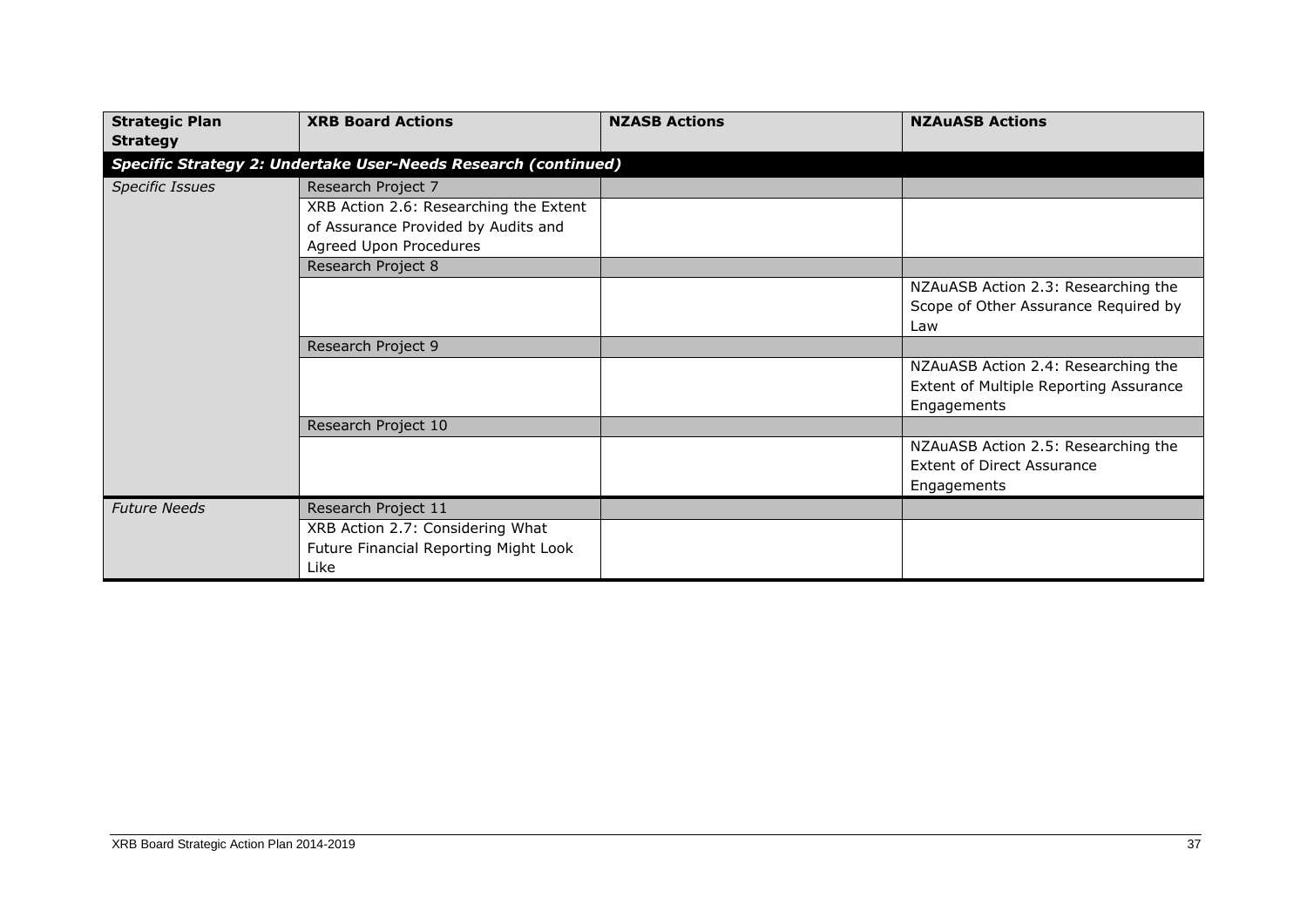| <b>Strategic Plan</b>                                          | <b>XRB Board Actions</b>                 | <b>NZASB Actions</b>                    | <b>NZAUASB Actions</b>                  |  |
|----------------------------------------------------------------|------------------------------------------|-----------------------------------------|-----------------------------------------|--|
| <b>Strategy</b>                                                |                                          |                                         |                                         |  |
| <b>Specific Strategy 3: Influence the International Boards</b> |                                          |                                         |                                         |  |
| <b>IASB</b>                                                    | XRB Action 3.1: Building Relationships   | NZASB Action 3.1: Building              |                                         |  |
|                                                                | at the IFRS Governance Level             | Relationships with the IASB             |                                         |  |
|                                                                |                                          | NZASB Action 3.2: Contributing to IASB  |                                         |  |
|                                                                |                                          | Projects                                |                                         |  |
|                                                                |                                          | NZASB Action 3.3: Contributing Actively |                                         |  |
|                                                                |                                          | to AOSSG Working Groups                 |                                         |  |
| <b>IPSASB</b>                                                  | XRB Action 3.2: Building Relationships   | NZASB Action 3.4: Building              |                                         |  |
|                                                                | at the IPSASB Governance Level           | Relationships with the IPSASB           |                                         |  |
|                                                                | XRB Action 3.3: Nominating a New         | NZASB Action 3.5: Contributing to an    |                                         |  |
|                                                                | Zealand Member on IPSASB                 | <b>IPSASB Project</b>                   |                                         |  |
|                                                                | XRB Action 3.4: Promoting New Zealand    |                                         |                                         |  |
|                                                                | Membership of any IPSASB Consultative    |                                         |                                         |  |
|                                                                | <b>Advisory Group</b>                    |                                         |                                         |  |
|                                                                | XRB Action 3.5: Promoting the            | NZASB Action 3.6: Promoting the         |                                         |  |
|                                                                | Establishment of a Regional Public       | Establishment of a Public Sector        |                                         |  |
|                                                                | Sector Policy and Standard Setters       | National Standard Setters Group         |                                         |  |
|                                                                | Grouping                                 |                                         |                                         |  |
| <b>IAASB &amp; IESBA</b>                                       | XRB Action 3.7: Building Relationships   |                                         | NZAuASB Action 3.1: Building            |  |
|                                                                | at the IAASB/IESBA Governance Level      |                                         | Relationships with the IAASB            |  |
|                                                                |                                          |                                         | NZAuASB Action 3.3: Building            |  |
|                                                                |                                          |                                         | Relationships with the IESBA            |  |
|                                                                |                                          |                                         | NZAuASB Action 3.2: Increasing the      |  |
|                                                                |                                          |                                         | International Visibility of the NZAuASB |  |
| <b>NFP Standard Setters</b>                                    | XRB Action 3.6: Promoting an             |                                         |                                         |  |
|                                                                | International Grouping of Not-For-Profit |                                         |                                         |  |
|                                                                | <b>Standard Setters</b>                  |                                         |                                         |  |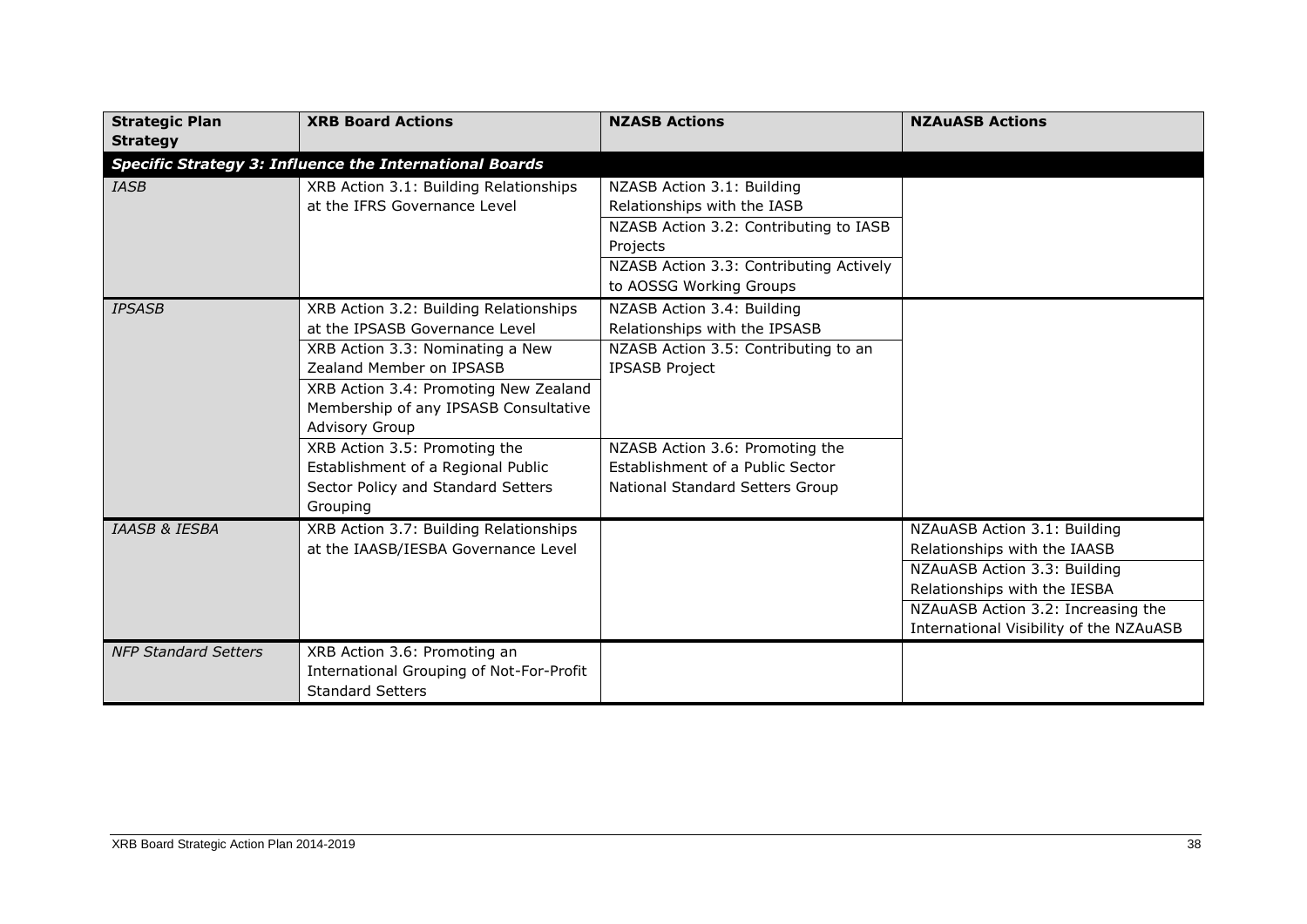| <b>Strategic Plan</b>  | <b>XRB Board Actions</b>                                                                                                   | <b>NZASB Actions</b>                                                                                       | <b>NZAuASB Actions</b>                                                                                               |  |  |
|------------------------|----------------------------------------------------------------------------------------------------------------------------|------------------------------------------------------------------------------------------------------------|----------------------------------------------------------------------------------------------------------------------|--|--|
| <b>Strategy</b>        |                                                                                                                            |                                                                                                            |                                                                                                                      |  |  |
|                        | <b>Specific Strategy 4: Enhance Constituency Engagement and Support</b>                                                    |                                                                                                            |                                                                                                                      |  |  |
| Due Process            |                                                                                                                            | NZASB Action 4.1: Enhancing                                                                                | NZAuASB Action 4.1: Enhancing                                                                                        |  |  |
| Engagement             |                                                                                                                            | <b>Accounting Standards Due Process</b><br>Consultation                                                    | Auditing and Assurance Standards Due<br><b>Process Consultation</b>                                                  |  |  |
|                        |                                                                                                                            |                                                                                                            | NZAuASB Action 4.3: Improving<br>Engagement Relating to Other<br><b>Assurance Reports</b>                            |  |  |
|                        |                                                                                                                            |                                                                                                            | NZAuASB Action 4.4: Improving<br>Engagement with Small Assurance<br>Practitioners                                    |  |  |
| General Engagement     | XRB Action 4.1: Undertaking General<br>Discussions with Major Constituent<br>Groups<br>XRB Action 4.2: Undertaking One-on- | NZASB Action 4.2: Undertaking On-<br>Going Dialogue with Accounting<br><b>Standards Constituent Groups</b> | NZAuASB Action 4.2: Undertaking On-<br>Going Dialogue with Auditing and<br>Assurance Standards Constituent<br>Groups |  |  |
|                        | One Discussions                                                                                                            |                                                                                                            |                                                                                                                      |  |  |
| Constituency Education | XRB Action 4.3: Promoting<br>Understanding of the New Financial<br>Reporting Framework                                     | NZASB Action 4.3: Promoting<br>Understanding of Accounting Standards                                       | NZAuASB Action 4.5: Promoting<br>Understanding of Other Assurance<br>Engagements                                     |  |  |
|                        | XRB Action 4.4: Promoting the<br>Importance of Convergence with IASB<br>and IAASB Standards                                | NZASB Action 4.4: Preparing Guidance<br>on Accounting Standards                                            | NZAuASB Action 4.6: Promoting Greater<br>Understanding of the Purpose of Audits<br>and Reviews                       |  |  |
|                        |                                                                                                                            | NZASB Action 4.5: Liaising with<br>Relevant Organisations about<br>Professional Development Relating to    | NZAuASB Action 4.7: Promoting<br>Understanding of the New Auditor<br><b>Reporting Requirements</b>                   |  |  |
|                        |                                                                                                                            | <b>Accounting Standards</b>                                                                                | NZAuASB Action 4.8: Promoting<br>Understanding of the Factors that Affect<br><b>Audit Quality</b>                    |  |  |
| Sectoral Facilitation  | XRB Action 4.5: Supporting the<br>Functioning of the Financial Reporting<br>Structure                                      | NZASB Action 4.6: Liaising with<br><b>Accounting Educators</b>                                             | NZAuASB Action 4.9: Facilitating the<br><b>Enhancement of Audit Quality</b>                                          |  |  |